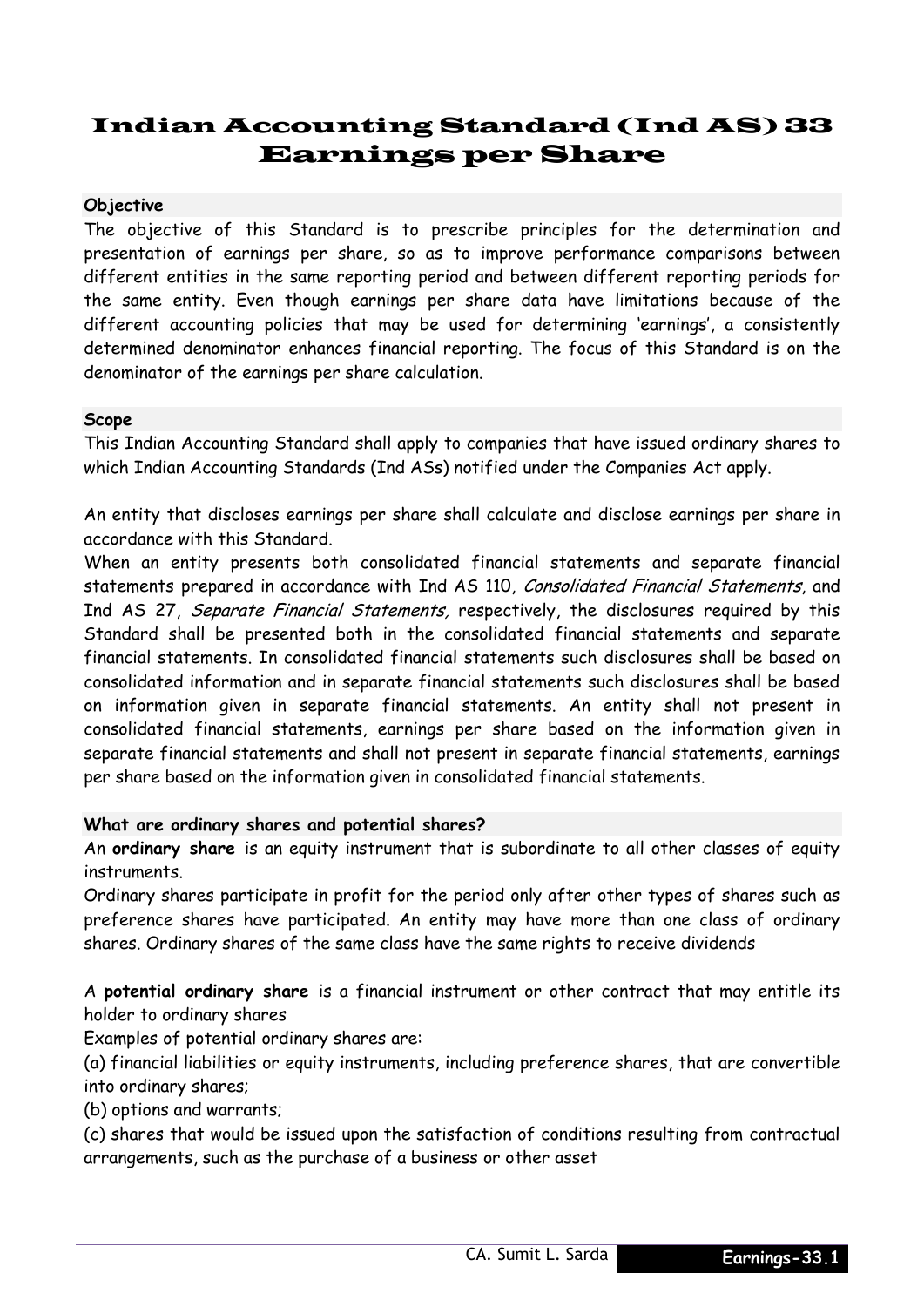### **Other Definitions**

The following terms are used in this Standard with the meanings specified:

|                            | si 1110 ai 6 abba in 111110 bianaara winni 1110 mbanings spoorfice        |
|----------------------------|---------------------------------------------------------------------------|
| <b>ANTIDILUTION</b>        | increase in earnings per share or a reduction in loss per share resulting |
|                            | from the assumption that convertible instruments are converted, that      |
|                            | options or warrants are exercised, or that ordinary shares are issued     |
|                            | upon the satisfaction of specified conditions                             |
| <b>CONTINGENT</b>          | agreement to issue shares that is dependent on the satisfaction of        |
| <b>SHARE</b>               | specified conditions                                                      |
| <b>AGREEMENT</b>           |                                                                           |
| <b>CONTINGENTLY</b>        | ordinary shares issuable for little or no cash or other consideration     |
| <b>ISSUABLE</b>            | upon the satisfaction of specified conditions in a contingent share       |
| <b>ORDINARY</b>            | agreement                                                                 |
| <b>SHARES</b>              |                                                                           |
| <b>DILUTION</b>            | reduction in earnings per share or an increase in loss per share          |
|                            | resulting from the assumption that convertible instruments are            |
|                            | converted, that options or warrants are exercised, or that ordinary       |
|                            | shares are issued upon the satisfaction of specified conditions           |
| OPTIONS,                   | are financial instruments that give the holder the right to purchase      |
| <b>WARRANTS</b>            | ordinary shares                                                           |
| <b>AND</b><br><b>THEIR</b> |                                                                           |
| <b>EQUIVALENTS</b>         |                                                                           |
| <b>PUT OPTIONS</b>         | on ordinary shares are contracts that give the holder the right to sell   |
|                            | ordinary shares at a specified price for a given period                   |

Terms defined in Ind AS 32, *Financial Instruments: Presentation*, are used in this Standard with the meanings specified in paragraph 11 of Ind AS 32, unless otherwise noted. Ind AS 32 defines financial instrument, financial asset, financial liability and equity instrument, and provides guidance on applying those definitions. Ind AS 113, Fair Value Measurement, defines fair value and sets out requirements for applying that definition.

### **Measurement**

Basic earnings per share **basic earnings per share** profit or loss attributable to ordinary equity holders of the parent entity and, if presented, profit or loss from continuing operations attributable to those equity holders profit or loss attributable to ordinary equity holders of the parent entity weighted average number of ordinary shares outstanding

### **Example**

Suppose on  $1^{st}$ April 20X1 the number of equity shares are 1,00,000 and on  $31^{st}$ March 20X2, the number of equity shares are 1,75,000. So while calculating the EPS it will neither consider 1,00,000 nor 1,75,000 but it will consider the shares held during the period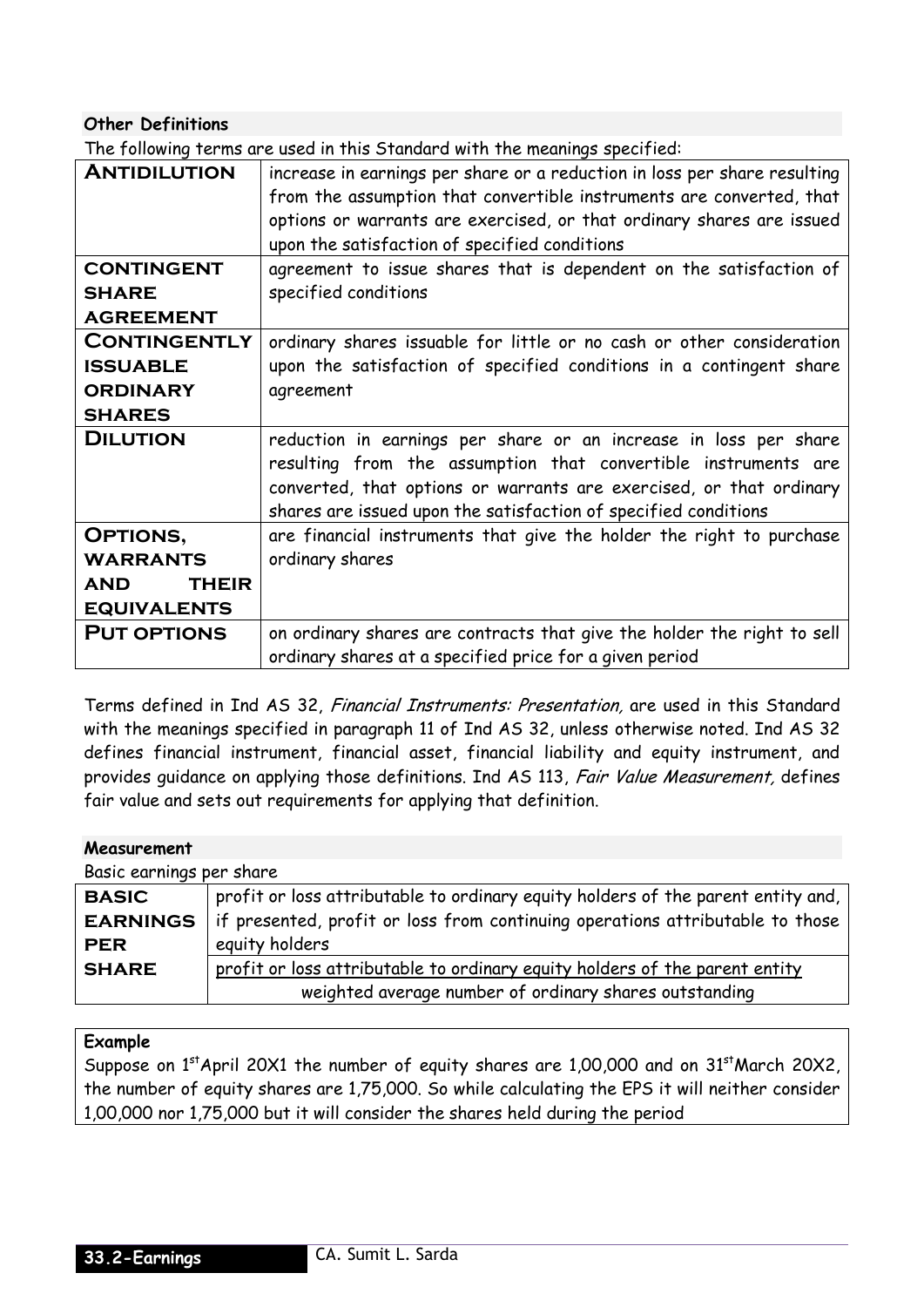## **Earnings**

For the purpose of calculating basic earnings per share, the amounts attributable to ordinary equity holders of the parent entity in respect of:

- (a) profit or loss **from continuing operations** attributable to the parent entity; and
- (b) profit or loss attributable to the parent entity shall be the amounts in (a) and (b) **adjusted for the after-tax amounts of preference dividends**, differences arising on the settlement of preference shares, and other similar effects of preference shares classified as equity.

Where any item of income or expense which is otherwise required to be recognized in profit or loss in accordance with Indian Accounting Standards is debited or credited to securities premium account/other reserves, the amount in respect thereof shall be deducted from profit or loss from continuing operations for the purpose of calculating basic earnings per share**.**

All items of income and expense attributable to ordinary equity holders of the parent entity that are recognized in a period, including tax expense and dividends on preference shares classified as liabilities are included in the determination of profit or loss for the period attributable to ordinary equity holders of the parent entity (see Ind AS 1).

### **What are the dividend deducted from p&l?**

The after-tax amount of preference dividends that is deducted from profit or loss is:

- (a) the after-tax amount of any preference dividends on non-cumulative preference shares declared in respect of the period; and
- (b) the after-tax amount of the preference dividends for cumulative preference shares required for the period, **whether or not the dividends have been declared**. The amount of preference dividends for the period does not include the amount of any preference dividends for cumulative preference shares paid or declared during the current period in respect of previous periods.

| $S_{1}$<br>No. | Particulars                                                                           |        | '000   |
|----------------|---------------------------------------------------------------------------------------|--------|--------|
|                |                                                                                       | 20X2   | 20X1   |
|                | Profit Before Tax                                                                     | 7490   | 3900   |
|                | Less: Tax                                                                             | (2250) | (1170) |
|                | Profit After Tax                                                                      | 5240   | 2730   |
|                | Less: Preference Dividend on non-cumulative shares                                    | (1200) | (1200) |
|                | Less: Dividend on Cumulative preference shares for the<br>year 20X1, declared in 20X2 | (400)  |        |
|                | Less Dividend on Cumulative preference shares for the<br>year 20X2, declared in 20X2  | (400)  |        |
|                | Profit Available to equity Shareholders                                               | 3240   | 1530   |
|                | Weighted Average Number of Shares                                                     | 620    | 500    |

### **Situation 1 : - F.Y. 20X0-20X1**

i) Dividend on non-cumulative shares declared and deducted and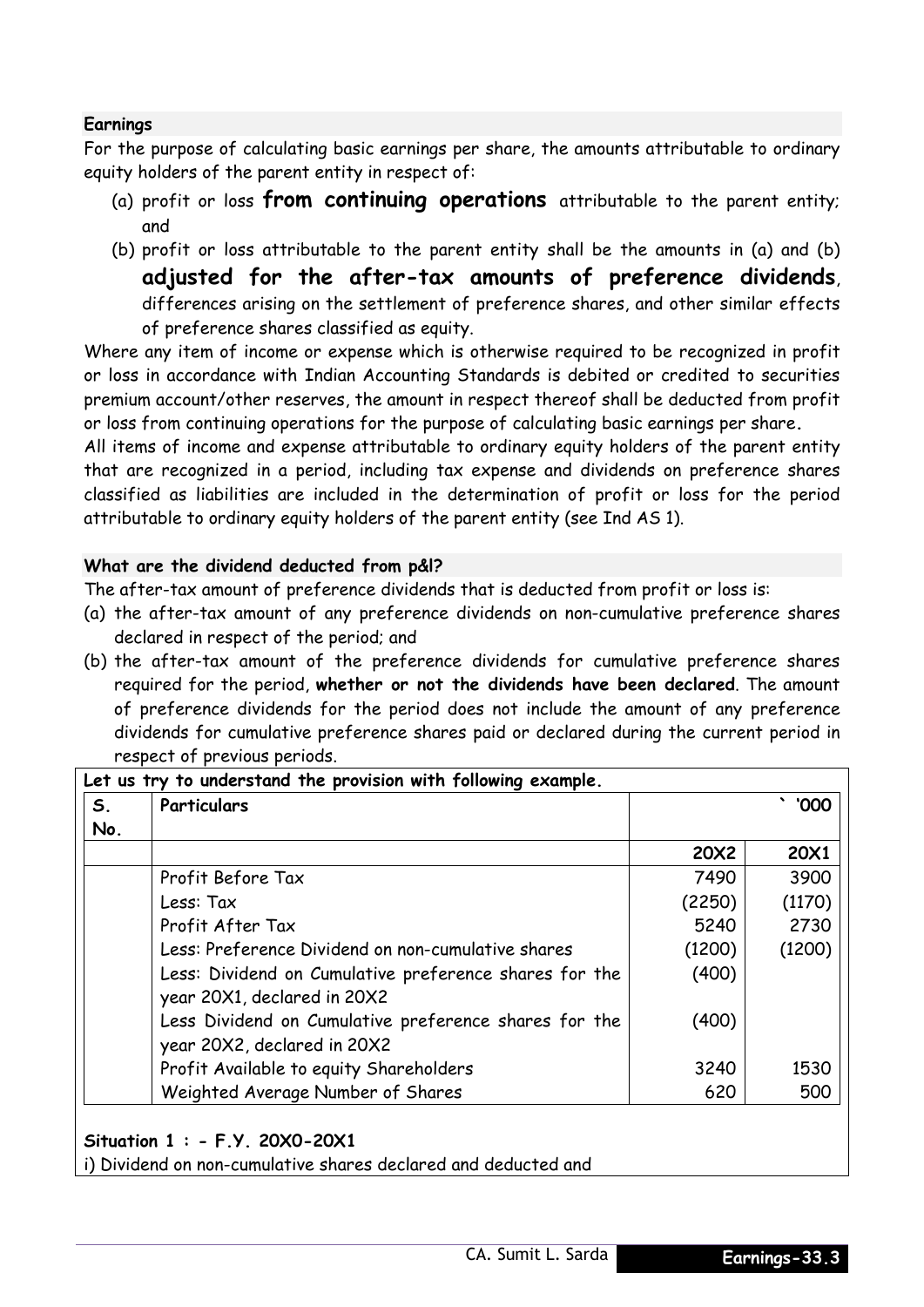ii) Dividend on cumulative shares for 20X1 not declared in the same year, but declared in 20X2.

As mentioned above, the preference dividend on non-cumulative preference shares declared will be deducted. Therefore, as per line item F mentioned above the preference dividend of year 20X1, `6 00 thousand will be deducted from the profits of 20X1.

As mentioned above, the preference dividend on cumulative shares will be considered for the respective years irrespective of the fact whether it is declared or not.

Therefore, the preference dividend on cumulative preference shares of `4,00,000 for the year 20X1, even if it is declared in 20X2, will be deducted from the profits of 20X1 only.

Therefore, the Basic EPS for the year 20X1 will be calculated as follows.

## **Example: Earnings - Dividend on non-cumulative preference shares and cumulative preference shares**

| S <sub>1</sub><br>No. | Particulars                                                                           | '000   |
|-----------------------|---------------------------------------------------------------------------------------|--------|
|                       |                                                                                       | 20X1   |
|                       | Profit Before Tax                                                                     | 3900   |
|                       | Less: Tax                                                                             | (1170) |
|                       | Profit After Tax                                                                      | 2730   |
|                       | Less: Preference Dividend on non-cumulative shares                                    | (1200) |
|                       | Less: Dividend on Cumulative preference shares for the year 20X1,<br>declared in 20X2 | (400)  |
|                       | Less Dividend on Cumulative preference shares for the year 20X2,<br>declared in 20X2  |        |
|                       | Profit Available to equity Shareholders                                               | 1130   |
|                       | Weighted Average Number of Shares                                                     | 500    |
|                       | <b>Basic EPS</b>                                                                      | 2.26   |

Note: Item G. Dividend is not declared in 20X1, still it is deducted.

## **Situation 2:- F.Y. 20X1-20X2**

i) Dividend on non-cumulative shares declared and deducted and

ii) Dividend on cumulative shares for 20X1 are declared in 20X2

In the year 20X1-20X2

In F.Y. 20X1-20X2, the dividend on non-cumulative shares is declared, therefore it will be deducted from the profit.

For cumulative shares, the dividend is declared for the previous year 20X1 as well as 20X2. However, as per the provision mentioned above, the dividend on cumulative shares needs to be deducted in each year, irrespective of the fact whether it is declared or not. Secondly, in any year, dividend of earlier year should not be considered as it must have been considered earlier. In short, the dividend need to be considered on accrual (declared/ paid or not) basis not on cash basis. Therefore, the EPS for the year 20X2 will calculated as follows

## **Example: Earnings - Dividend on non-cumulative preference shares and cumulative preference shares - EPS – 20X2**

**S. Particulars ` '000**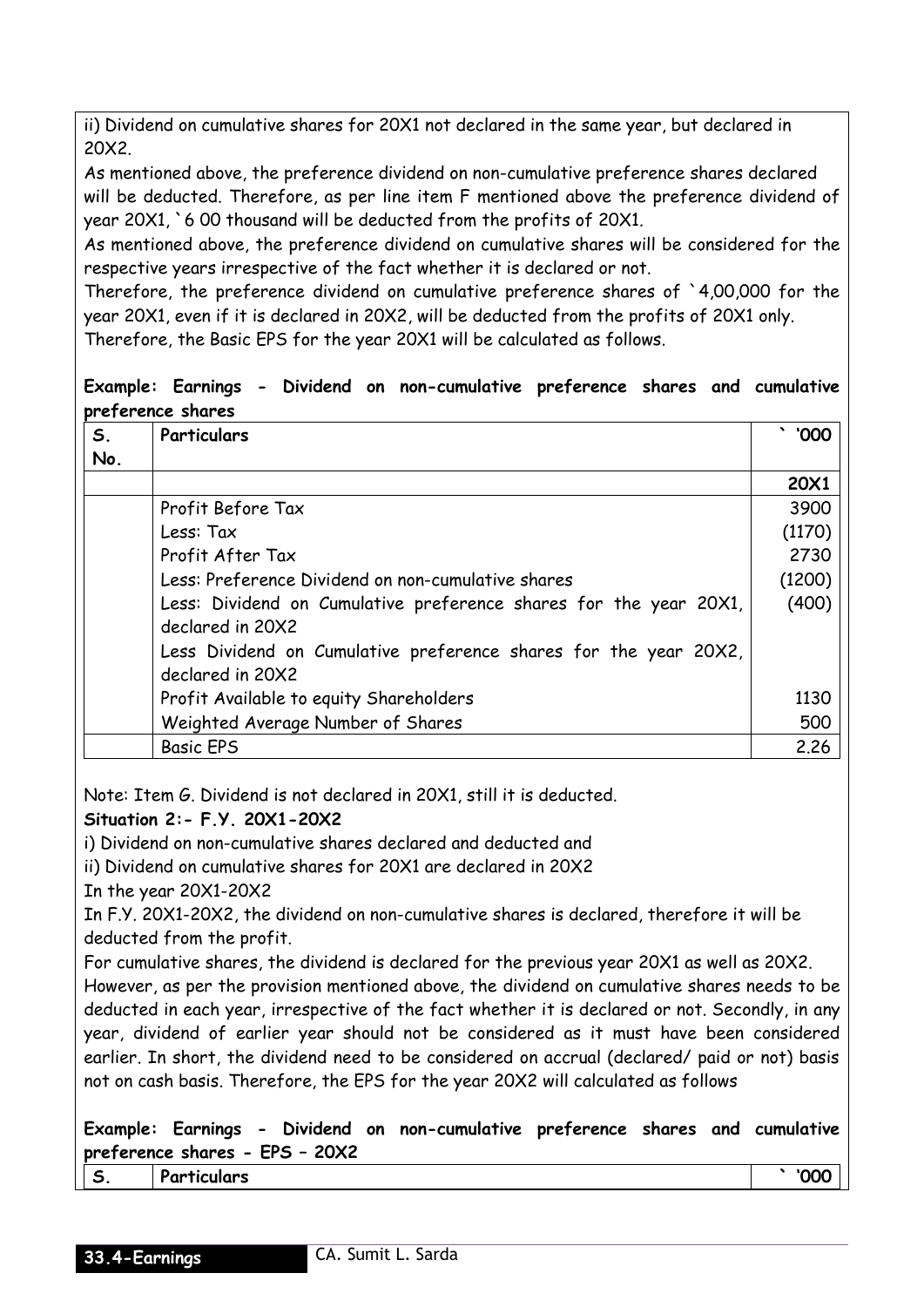| No. |                                                                                             |        |
|-----|---------------------------------------------------------------------------------------------|--------|
|     |                                                                                             | 20X1   |
|     | Profit Before Tax                                                                           | 7490   |
|     | Less: Tax                                                                                   | (2520) |
|     | Profit After Tax                                                                            | 5240   |
|     | Less: Preference Dividend on non-cumulative shares                                          | 1200   |
|     | Less: Dividend on Cumulative preference shares for the year 20X1,                           |        |
|     | declared in 20X2                                                                            |        |
|     | Less Dividend on Cumulative preference shares for the year 20X2,<br>declared in 20X2        | 400    |
|     | Profit Available to equity Shareholders                                                     | 3640   |
|     | Weighted Average Number of Shares                                                           | 620    |
|     | <b>Basic EPS</b>                                                                            | 5.87   |
|     | Note: Please note point G. Dividend for 20X1 even if declared in 20X2, it is not considered |        |

## **What if preference shares are sold at premium or discount?**

Preference shares that provide for a low initial dividend to compensate an entity for selling the preference shares at a discount, or an above-market dividend in later periods to compensate investors for purchasing preference shares at a premium, are sometimes referred to as increasing rate preference shares. Any original issue **discount or premium** on

increasing rate preference shares is **amortized to retained earnings using the** 

**effective interest method** and treated as a preference dividend for the purposes of calculating earnings per share (irrespective of whether such discount or premium is debited or credited to securities premium account in view of requirements of any law).

## **Example**

ABC Company issues 9% preference shares of FV of `10 each on 1.4.20X2. Total value of the issue is `10,00,000. The shares are issued at a discount of `0.50 each, for a period of 5 years and would be redeemed at the end of  $5<sup>th</sup>$ year.

In the above example total discount offered by the company at the time of issue of shares is `50,000 (Discount per share \* Total number of shares issued). The discount will be amortised over the period of 5 years as the term of preference shares is 5 years. The amortisation will take place by adjusting it against the preference dividend charge of `90,000 per year (9% of `10,00,000). Thus net effect of preference dividend in profit and loss account will be to the extent of `80,000 only. (`90,000 dividend - `10,000 credit for discount already offered). However, for the purpose of calculation of Earnings for EPS, dividend to be considered will be `90,000 only

**1. ABC Company issues 12% preference shares of FV of `10 each on 1.4.20X1. Total value of the issue is ` 20,00,000. The shares are issued at a discount of `0.60 each, for a period of 6 years and would be redeemed at the end of 6th years. If the discount is adjusted against the preference dividend calculate how much amount will be deducted from profit after tax or the calculation Earnings for EPS.** 

**Answer**

1. Dividend per year 12% of 20,00,000 = 2,40,000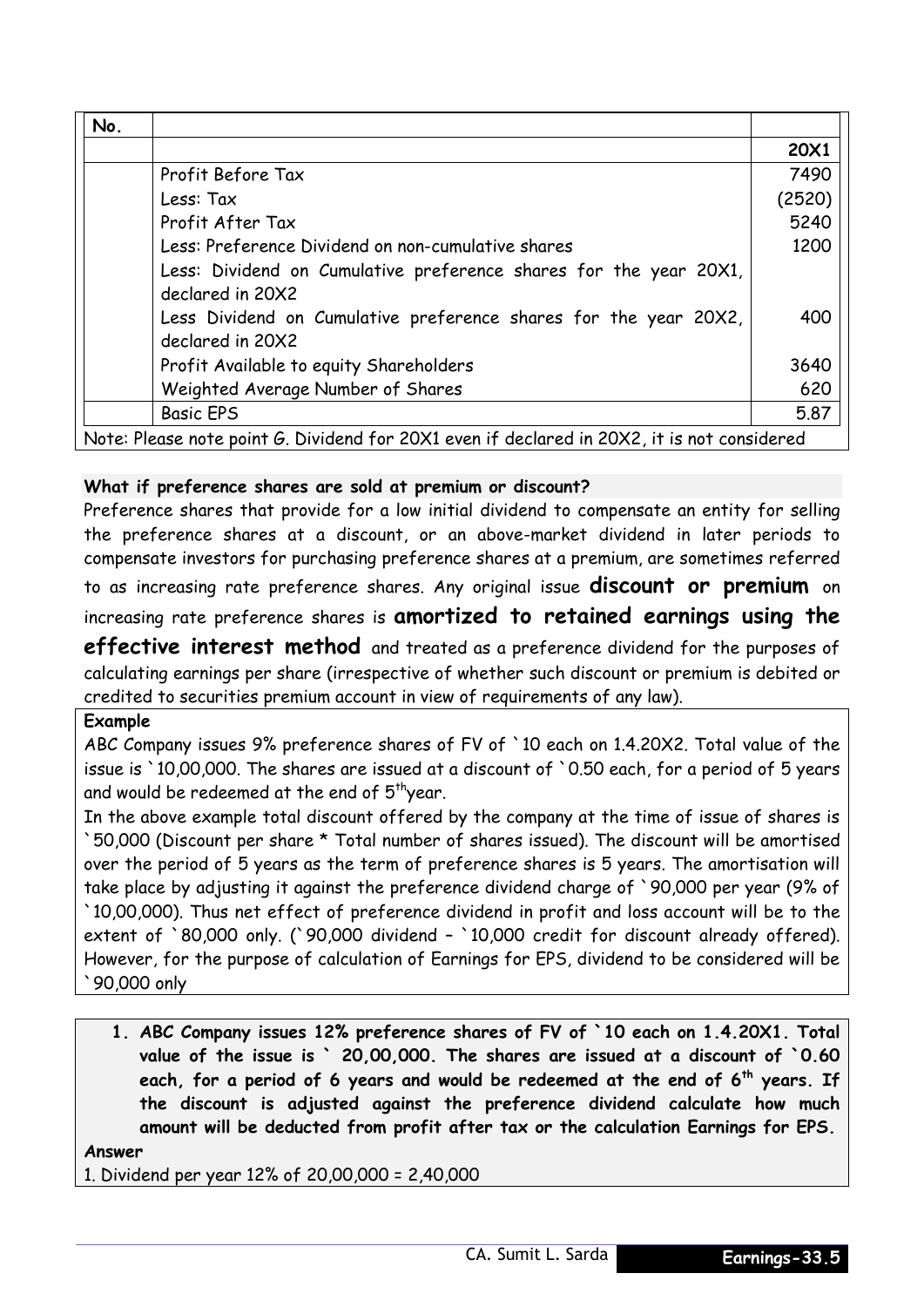(The discount of `1,20,000 will be adjusted equally for 6 years, i.e. `20,000 per year against the dividend. However, it will be ignored for calculation of earnings for calculation of EPS)

**Preference shares** may be **repurchased** under an entity's tender offer to the holders. The **excess of the fair value** of the consideration paid to the preference shareholders over the carrying amount of the preference shares represents a return to the holders of the preference shares and a charge to retained earnings for the entity. This amount is **deducted in calculating profit or loss** attributable to ordinary equity holders of the parent entity.

### **Example**

Continuing with the above example, company need to redeem the preference shares after 5 years i.e. on 31.3.20X7. Assume company decided to redeem the shares at `11 each. Thus for each share company will pay an extra rupee 1. The total amount that will be paid by the company will be `1,00,000. This is excess of the fair value of the consideration over the carrying amount of preference shares and therefore will be deducted from the earnings after tax of the year 20X6-X7, while calculating Basic EPS of the said year

Early conversion of convertible preference shares may be induced by an entity through favorable changes to the original conversion terms or the payment of additional consideration. The excess of the fair value of the ordinary shares or other consideration paid over the fair value of the ordinary shares issuable under the original conversion terms is a return to the preference shareholders, and is deducted in calculating profit or loss attributable to ordinary equity holders of the parent entity.

**2. ABC Company issues 9% preference shares of FV of `10 each on 1.4.20X1. Total value of the issue is `10,00,000. The shares are issued at a discount of `0.50 each, for a period of 5 years and would be redeemed at the end of 5th year. The shares are to be redeemed at `11 each.** 

**At the end of the year 3, i.e. on 31.3.20X4, company finds that it has earned good returns than expected over last three years and can make the redemption of preference shares early. To compensate the shareholders for two years of dividend which they need to forego, company decided to redeem the shares at `12 each instead of original agreement of `11. Comment on the earnings for the year 20X3-20X4. Solution** 

In the given situation, `2 per share is the excess payment made by the company amounting to `2,00,000 in all. The amount of `2,00,000 will be deducted from the earnings of the year 20X3-20X4 while calculating the basic EPS of year 20X3-20X4

**3. Company has 10%, 20,000 preference shares of `10 each, to be repaid on 31.3.20X2. Company repays the preference shares with a premium of `1.50 each. Find out the amount of dividend that need to be added to the profit after tax for calculation of basic EPS for the year 20X1-20X2.** 

### **Answer**

| Preference dividend for the year 20X1-20X2 @ 10%pa | $^{\degree}$ 20,000 |
|----------------------------------------------------|---------------------|
| Excess value repaid over carrying value            | $\degree$ 30,000    |
| Total preference dividend                          | $\degree$ 50,000    |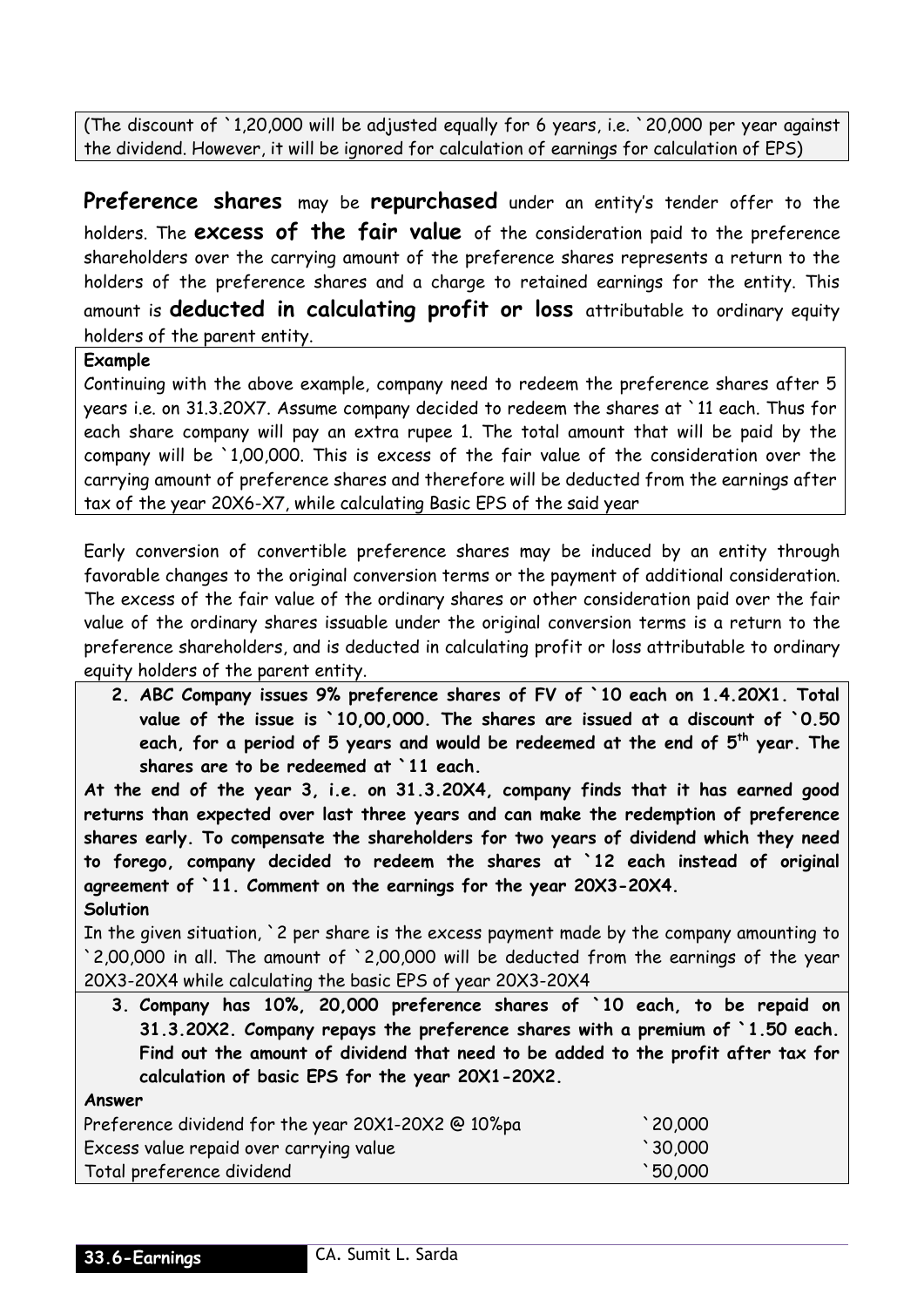Any excess of the carrying amount of preference shares over the fair value of the consideration paid to settle them is added in calculating profit or loss attributable to ordinary equity holders of the parent entity.

### **Shares**

For the purpose of calculating basic earnings per share, the number of ordinary shares shall be the weighted average number of ordinary shares outstanding during the period**.**

Using the weighted average number of ordinary shares outstanding during the period reflects the possibility that the amount of shareholders' capital varied during the period as a result of a larger or smaller number of shares being outstanding at any time. The weighted average number of ordinary shares outstanding during the period is the number of ordinary shares outstanding at the beginning of the period, adjusted by the number of ordinary shares bought back or issued during the period multiplied by a time-weighting factor. The time-weighting factor is the number of days that the shares are outstanding as a proportion of the total number of days in the period; a reasonable approximation of the weighted average is adequate in many circumstances.

Shares are usually included in the weighted average number of shares from the date consideration is receivable (which is generally the date of their issue), for example:

ordinary shares issued in exchange for cash are included when cash is receivable

ordinary shares issued on the voluntary reinvestment of dividends on ordinary or preference shares are included when dividends are reinvested

ordinary shares issued as a result of the conversion of a debt instrument to ordinary shares are included from the date that interest ceases to accrue

ordinary shares issued in place of interest or principal on other financial instruments are included from the date that interest ceases to accrue

ordinary shares issued in exchange for the settlement of a liability of the entity are included from the settlement date

ordinary shares issued as consideration for the acquisition of an asset other than cash are included as of the date on which the acquisition is recognised; and

ordinary shares issued for the rendering of services to the entity are included as the services are rendered

The timing of the inclusion of ordinary shares is determined by the terms and conditions attaching to their issue. Due consideration is given to the substance of any contract associated with the issue.

Ordinary shares issued as part of the consideration transferred in a business combination are included in the weighted average number of shares from the acquisition date

This is because the acquirer incorporates into its statement of profit and loss the acquiree's profits and losses from that date.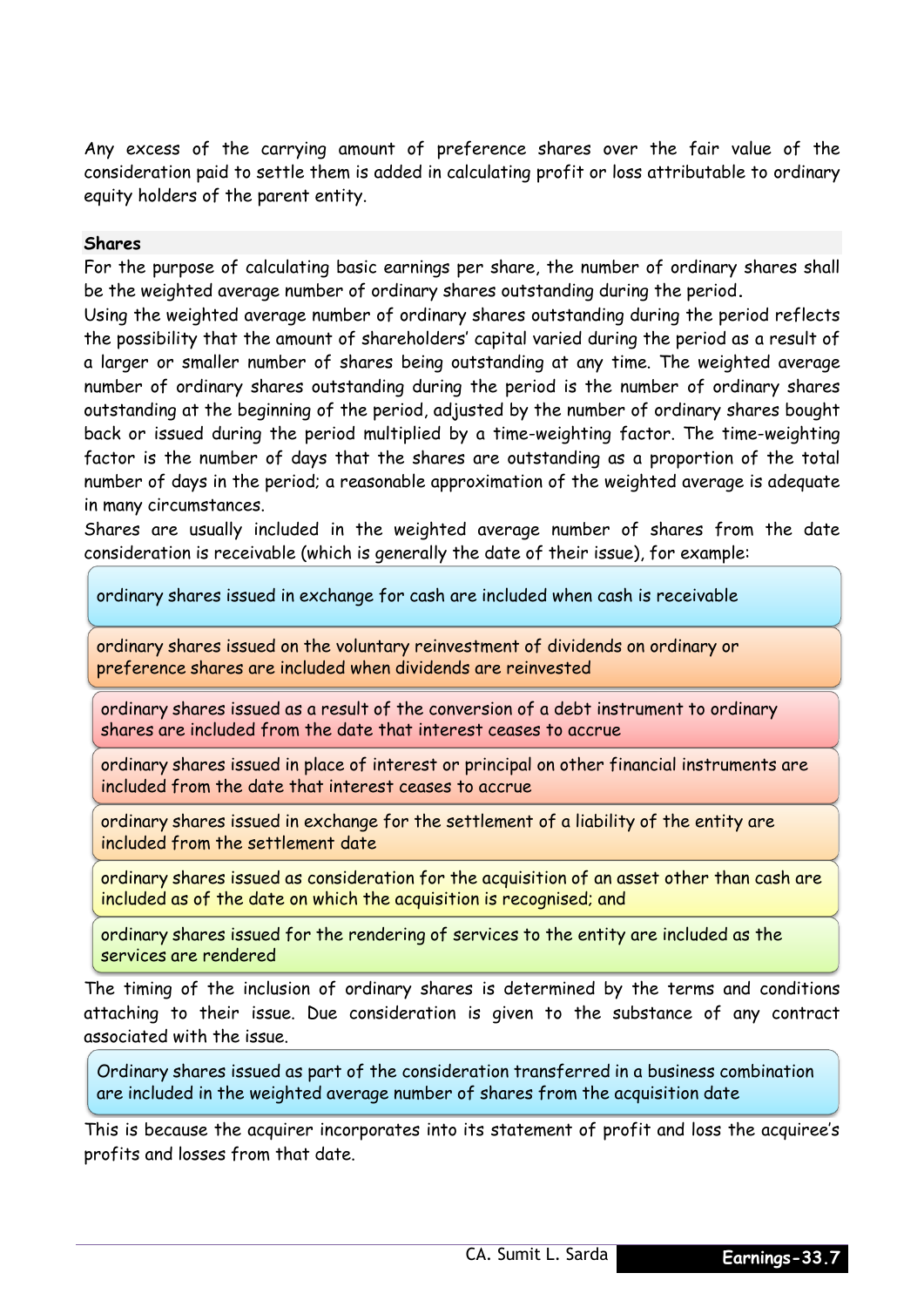Ordinary shares that will be issued upon the conversion of a mandatorily convertible instrument are included in the calculation of basic earnings per share from the date the contract is entered into

**Contingently issuable shares** are treated as outstanding and are included in the calculation of basic earnings per share only **from the date when all necessary conditions are satisfied** (ie the events have occurred). Shares that are issuable solely after the passage of time are not contingently issuable shares, because the passage of time is a certainty. Outstanding ordinary shares that are contingently returnable (ie subject to recall) are not treated as outstanding and are excluded from the calculation of basic earnings per share until the date the shares are no longer subject to recall.

The weighted average number of ordinary shares outstanding during the period and for all periods presented shall be adjusted for events, other than the conversion of potential ordinary shares, that have changed the number of ordinary shares outstanding without a corresponding change in resources**.**

### **Example**

ABC company will issue the shares only if the company achieves the after tax profitability of 15%. In such case, achievement of profitability is a contingent event. Therefore, company should not include the number of shares in calculation of Basic EPS, unless company actually achieves 15% profitability. In the F.Y. 20X0-20X1 company achieves the profitability of 13% only. Then company will not include the shares while calculating EPS. But if in 20X1-20X2, company achieves the profitability of 17%. Then while calculating the EPS for 20X1

-20X2 the shares will be considered for the calculation of basic EPS even if the shares are actually not issued

### **Example**

PQR company entered into contract that it will issue the shares only after completion of 3 years from the date of contract. Here the condition to be satisfied is the completion of 3 years. There is no other condition, then passage of time. Passage of time is definite event. There is no uncertainty involved in passage of time. Therefore, such shares will be included in the calculation of basic EPS because there is no contingently issued shares

**4. Following is the data for company XYZ in respect of number of equity shares during the financial year 20X1-20X2. Find out the number of shares for the purpose of calculation of basic EPS as per Ind AS 33.**

| 1-Apr-20X1 Opening balance of outstanding equity shares | 100,000                                                    |          |
|---------------------------------------------------------|------------------------------------------------------------|----------|
| $15$ -Jun-20 $X1$                                       | Issue of equity shares                                     | 75,000   |
|                                                         | 8-Nov-20X1 Conversion of convertible pref shares in Equity | 50,000   |
| 22-Feb-20X2                                             | Buy back of shares                                         | (20,000) |
| $31 - Mar - 20X2$                                       | Closing balance of outstanding equity shares               | 205,000  |
| Solution                                                |                                                            |          |

The closing balance of the outstanding shares is 2,05,000 by a normal addition and subtraction. But as per weighted average concept, one need to find out for how many days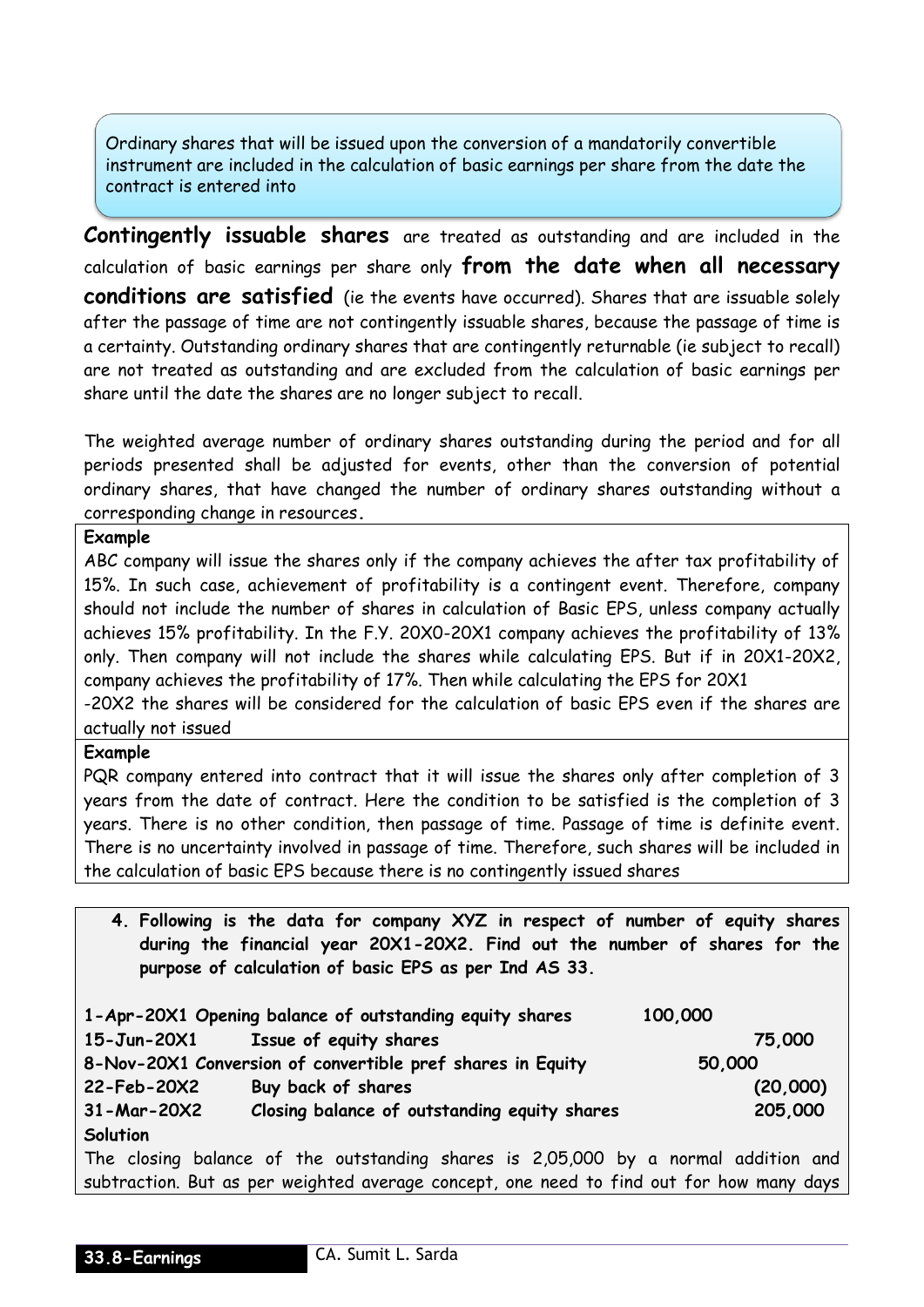each type of shares were actually held during the year.

The shares which were there on  $1<sup>st</sup>$  April 20X1, were held for the whole year. Therefore, weighted average number of such shares will be given by the formula:

No of shares x no of days the shares were held during the year / 365

 $= 1,00,000 \times 365 / 365 = 1,00,000$ 

But the shares which were issued on  $15<sup>th</sup>$  June 20X1, were held for only 290 days. Therefore, the weighted average number of shares will be 75,000 x 290 / 365 = 59,589.

Following the above formula, the weighted number of shares for calculation of EPS for the year 20X1-20X2 will be as follows:

| Date           | Particulars                 | No of shares | No of days  | Weighted   |
|----------------|-----------------------------|--------------|-------------|------------|
|                |                             |              | shares were | average no |
|                |                             |              | outstanding | of shares  |
| 1- Apr-20 $X1$ | Opening balance of          | 100,000      | 365         | 100,000    |
|                | outstanding equity shares   |              |             |            |
| 15-Jun-20X1    | Issue of equity shares      | 75000        | 290         | 59589      |
| 8-Nov-20X1     | Conversion of convertible   | 50,000       | 144         | 19726      |
|                | preference shares in Equity |              |             |            |
| 22-Feb-20X2    | Buy back of shares          | (20,000)     | (38)        | (2082)     |
| 31-Mar-20X2    | balance<br>of<br>Closing    | 205,000      |             | 177,233    |
|                | outstanding equity shares   |              |             |            |

Please note the shares bought back on  $22^{nd}$  February 20X2. The shares were held from  $1^{st}$ April 20X1 to 22<sup>nd</sup> February 20X2, i.e. for 328 days. Therefore, the weighted average number of shares equivalent to 17,973 is added to the total number of shares and not deducted. Thus the weighted average number of shares will be 1,77,233 for the calculation of EPS.

## **What if shares are issued with no change is resources?**

Ordinary shares may be issued, or the number of ordinary shares outstanding may be reduced, without a corresponding change in resources. Examples include:

- (a) a capitalization or bonus issue (sometimes referred to as a stock dividend);
- (b) a bonus element in any other issue, for example a bonus element in a rights issue to existing shareholders;
- (c) a share split; and
- (d) a reverse share split (consolidation of shares).

In a capitalisation or bonus issue or a share split, ordinary shares are issued to existing shareholders for no additional consideration. Therefore, the number of ordinary shares outstanding is increased without an increase in resources. The number of ordinary shares outstanding before the event is adjusted for the proportionate change in the number of ordinary shares outstanding as if the event had occurred at the beginning of the earliest period presented. For example, on a two-for-one bonus issue, the number of ordinary shares outstanding before the issue is multiplied by three to obtain the new total number of ordinary shares, or by two to obtain the number of additional ordinary shares.

A consolidation of ordinary shares generally reduces the number of ordinary shares outstanding without a corresponding reduction in resources. However, when the overall effect is a share repurchase at fair value, the reduction in the number of ordinary shares outstanding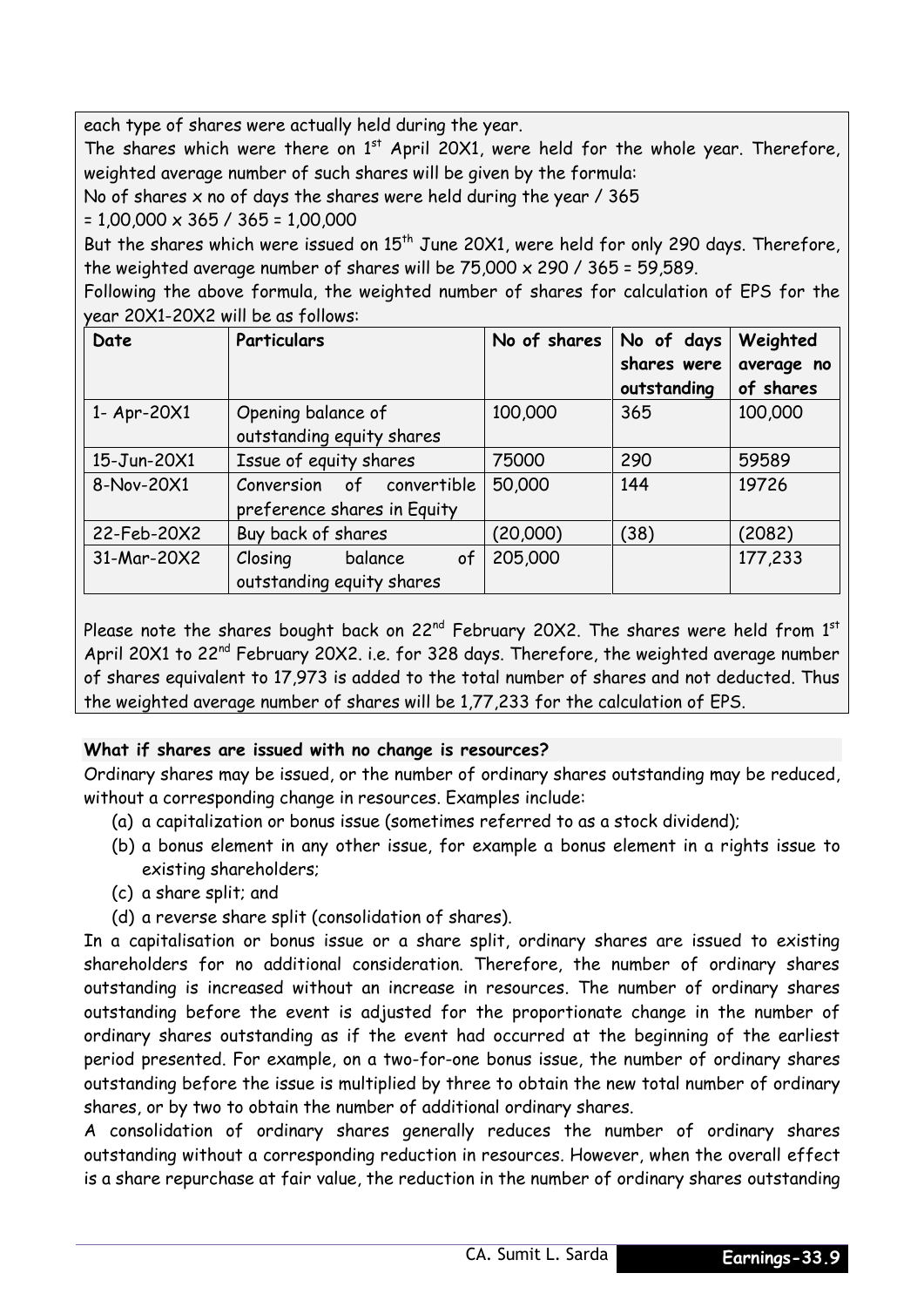is the result of a corresponding reduction in resources. An example is a share consolidation combined with a special dividend. The weighted average number of ordinary shares outstanding for the period in which the combined transaction takes place is adjusted for the reduction in the number of ordinary shares from the date the special dividend is recognized.

## **5. The company issued bonus shares on 1st January 20X2. What will be its impact on Basic EPS?**

### **Solution**

The company has issued the bonus shares in the F.Y. 20X1-20X2. While making the presentation of financial statement, the earliest period presented will be F.Y. 20X0-20X1. Therefore, the new number of shares will be considered from the beginning of the year 20X0- 20X1, i.e.  $1<sup>st</sup>$  April 20X0

### **Diluted earnings per share**

An entity shall calculate diluted earnings per share amounts for profit or loss attributable to ordinary equity holders of the parent entity and, if presented, profit or loss from continuing operations attributable to those equity holders.

For the purpose of calculating diluted earnings per share, an entity shall adjust profit or loss attributable to ordinary equity holders of the parent entity, and the weighted average number of shares outstanding, for the effects of all dilutive potential ordinary shares**.**

The objective of diluted earnings per share is consistent with that of basic earnings per share—to provide a measure of the interest of each ordinary share in the performance of an entity—while giving effect to all dilutive potential ordinary shares outstanding during the period. As a result:

- (a) profit or loss attributable to ordinary equity holders of the parent entity is increased by the after-tax amount of dividends and interest recognized in the period in respect of the dilutive potential ordinary shares and is adjusted for any other changes in income or expense that would result from the conversion of the dilutive potential ordinary shares; and
- (b) the weighted average number of ordinary shares outstanding is increased by the weighted average number of additional ordinary shares that would have been outstanding assuming the conversion of all dilutive potential ordinary shares.

### **Earnings**

For the purpose of calculating diluted earnings per share, an entity shall adjust profit or loss attributable to ordinary equity holders of the parent entity, as calculated in accordance with paragraph 12, by the after-tax effect of:

- (a) any dividends or other items related to dilutive potential ordinary shares deducted in arriving at profit or loss attributable to ordinary equity holders of the parent entity as calculated
- (b) any interest recognized in the period related to dilutive potential ordinary shares; and
- (c) any other changes in income or expense that would result from the conversion of the dilutive potential ordinary shares.

After the potential ordinary shares are converted into ordinary shares, the items identified in paragraph 33(a)–(c) no longer arise. Instead, the new ordinary shares are entitled to participate in profit or loss attributable to ordinary equity holders of the parent entity.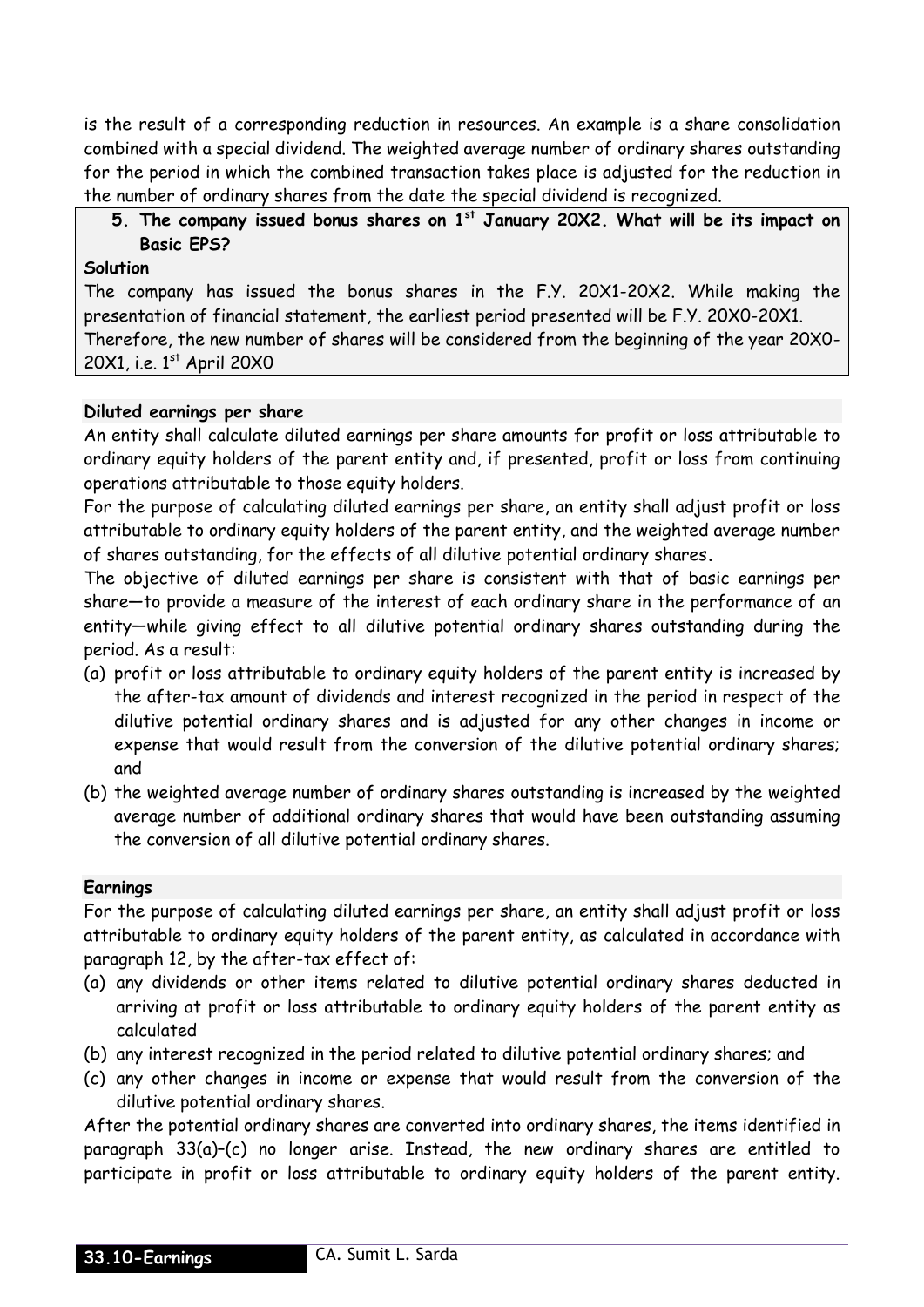Therefore, profit or loss attributable to ordinary equity holders of the parent entity calculated in accordance with paragraph 12 is adjusted for the items identified in paragraph 33(a)–(c) and any related taxes. The expenses associated with potential ordinary shares include transaction costs and discounts accounted for in accordance with the effective interest method (see Ind AS 109).

## **Example**

Continuing with the same data that has been used for calculation of Basic EPS for the year 20X2, we will see how to calculate diluted EPS with minor changes.

In the following example it is assumed that preference dividend is `12,00,000. Assume that the amount of `12,00,000 is based on 10,00,000 preference shares 12% preference shares of `10 each, classified in following 2 series.

1. 5,00,000 shares of `10 each - non convertible

2. 5,00,000 shares of `10 each - convertible into equity shares

Thus category 2 will be potential ordinary shares, which will be considered for dilutive effect. Let us understand, how the preference dividend and weighted average number of shares would change when one gives the effect for dilution.

|                                           |              | vvv.            |
|-------------------------------------------|--------------|-----------------|
|                                           | <b>Basic</b> | <b>Dilutive</b> |
| A. Sales                                  | 90,000       | 90,000          |
| Less: Tax                                 | 6800         | 6800            |
| Net Sales                                 | 83,200       | 83,200          |
| <b>B.</b> Expenses                        |              |                 |
| Cost of goods sold                        | 43,260       | 43,260          |
| Employee Cost                             | 9150         | 9150            |
| Other Expenses                            | 10,820       | 10,820          |
| Depreciation                              | 9980         | 9980            |
| <b>Finance Cost</b>                       | 2500         | 2500            |
| <b>Total Expenses</b>                     | 75,710       | 75,710          |
| C. Profit Before Tax                      | 7490         | 7490            |
| D Less: Tax                               | (2250)       | (2250)          |
| E Profit After Tax                        | 5240         | 5240            |
| F Less: Preference Dividend               | 1200         | 1200            |
| G Profit Available to equity Shareholders | 4040         | 4040            |
| H Weighted Average Number of Shares       | 620          | 1120            |
| IEPS(in')                                 | 6.52         | 4.14            |

## **Explanation:**

### **Item E:- Profit After Tax**

Upto profit after tax both the amounts are remaining same because the potential ordinary shares are preference shares which will participate in profits only after tax.

### **Item F:- Preference Dividend**

While calculating basis EPS, the total dividend on preference shares is considered, which 12% of `1crore.

However, while calculating the diluted EPS, the dividend effect of convertible preference shares should not be considered because the assumption of diluted EPS will be convertible debentures have got converted into equity. Therefore, there is no need to pay dividend on

 $'$  000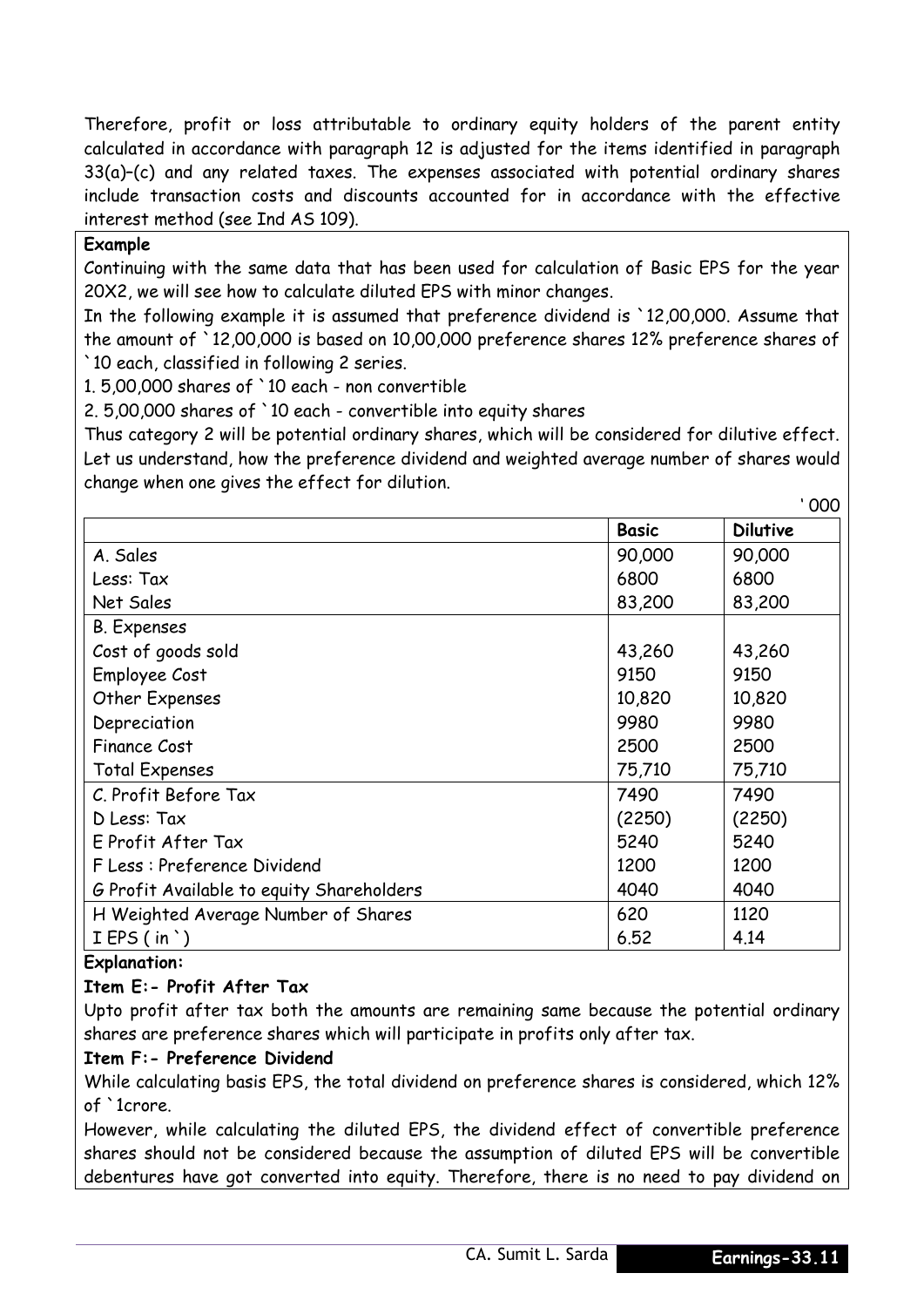them anymore.

Therefore, dividend of `6,00,000 is reduced for the calculation of diluted EPS.

The overall effect will be increase in the numerator of EPS Ratio.

**Item H:- Weighted Average Number of shares** 

While calculating the basic EPS, weighted average number of shares was assumed to be 620,000 shares.

The above number will go up by another 500,000 shares, assuming that the convertible preference shares have already been converted into ordinary shares. Therefore, the resultant figure of number of shares will be 1120,000 shares.

The conversion of potential ordinary shares may lead to consequential changes in income or expenses. For example, the reduction of interest expense related to potential ordinary shares and the resulting increase in profit or reduction in loss may lead to an increase in the expense related to a non-discretionary employee profit-sharing plan. For the purpose of calculating diluted earnings per share, profit or loss attributable to ordinary equity holders of the parent entity is adjusted for any such consequential changes in income or expense.

Following is the modified version of the abovementioned example:

|                                           | <b>Basic</b> | <b>Dilutive</b> |
|-------------------------------------------|--------------|-----------------|
| A. Sales                                  | 90,000       | 90,000          |
| Less: Tax                                 | 6800         | 6800            |
| Net Sales                                 | 83,200       | 83,200          |
| <b>B.</b> Expenses                        |              |                 |
| Cost of goods sold                        | 43,260       | 43,260          |
| Employee Cost                             | 9150         | 9150            |
| Other Expenses                            | 10,820       | 10,820          |
| Depreciation                              | 9980         | 9980            |
| Finance Cost                              | 2500         | 2200            |
| <b>Total Expenses</b>                     | 75,710       | 75,410          |
| C. Profit Before Tax                      | 7490         | 7790            |
| D Less: Tax                               | (2250)       | (2340)          |
| E Profit After Tax                        | 5240         | 5450            |
| F Less: Preference Dividend               | 1200         | 600             |
| G Profit Available to equity Shareholders | 4040         | 4850            |
| H Weighted Average Number of Shares       | 620          | 1320            |
| IEPS(in')                                 | 6.52         | 3.67            |

Assume that preference dividend of 12,00,000 is based on 12% preference shares

1. 5,00,000 shares of `10 each - non convertible

2. 5,00,000 shares of `10 each -convertible into equity shares

Therefore, category 2 is potentially dilutive.

3. There are 200,000 debentures of `10 each which are convertible into shares

The interest for debentures is 15% which is included in Finance cost

### **Explanation :-**

## **Finance Cost:**

While calculating basic EPS, the finance cost was `2500,000. However, while calculating the diluted EPS, one needs to reduce it by `300,000 to give the effect of convertible debenture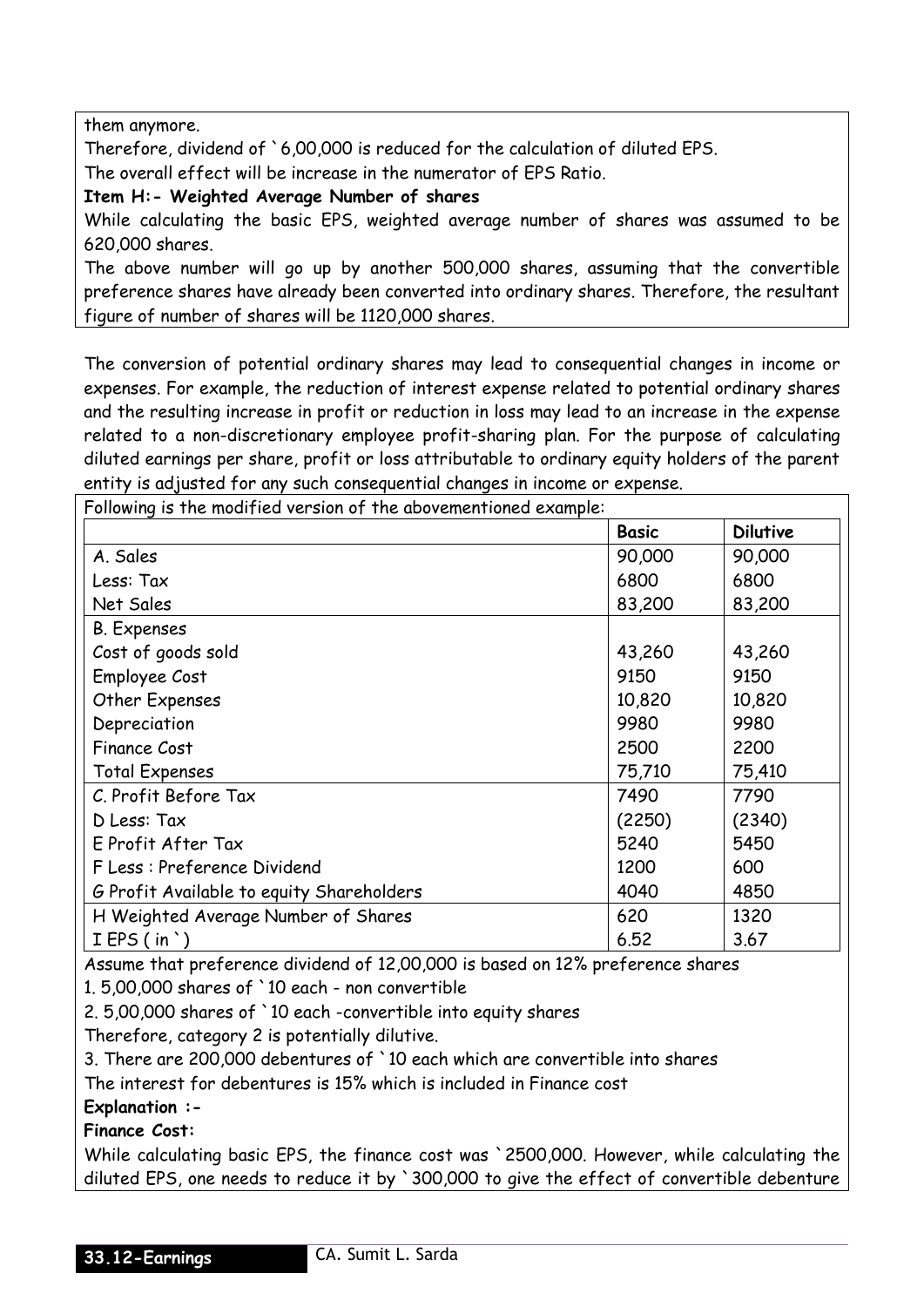component, which will be assumed to be converted into shares for the purpose of calculation of diluted EPS

## **Item C – Profit before Tax:**

It has increased by `300,000 as interest component is reduced, while calculating the diluted EPS

## I**tem D - Tax :**

As the profit before tax has gone up due to reduction in the finance cost, the tax has been adjusted proportionately ( in practice it may not have such direct relation)

## **Item E :-Profit After Tax**

Profit after tax has changed due to decrease in interest cost and increase in tax while calculating the diluted EPS

## **Item F :- Preference Dividend**

While calculating basis EPS, the total dividend on preference shares is considered, which 12% of `1 crore.

However, while calculating the diluted EPS, the dividend effect of convertible preference shares should not be considered because the assumption of diluted EPS will be convertible debentures have got converted into equity. Therefore, there is no need to pay dividend on them any more. Therefore, dividend of `6,00,000 is reduced for the calculation of diluted EPS.

The overall effect will be increase in the numerator of EPS Ratio.

## **Item H :- Weighted Average Number of shares**

While calculating the basic EPS, weighted average number of shares was assumed to be 620,000 shares.

On the assumption that convertible debentures will get converted into ordinary shares, 200,000 shares will get added in dilutive EPS calculation

The above number will go up by another 500,000 shares, assuming that the convertible preference shares have already been converted into ordinary shares.

Therefore, the resultant figure of number of shares will be  $620,000 + 200,000 + 500,000 =$ 1320,000 shares

### **Shares**

For the purpose of calculating diluted earnings per share, the number of ordinary shares shall be the weighted average number of ordinary shares calculated in accordance with paragraphs 19 and 26, plus the weighted average number of ordinary shares that would be issued on the conversion of all the dilutive potential ordinary shares into ordinary shares. **Dilutive potential ordinary shares shall be deemed to have been converted into ordinary shares at the beginning of the period or, if later, the date** 

## **of the issue of the potential ordinary shares.**

Dilutive potential ordinary shares shall be determined independently for each period presented. The number of dilutive potential ordinary shares included in the year-to-date period is not a weighted average of the dilutive potential ordinary shares included in each interim computation.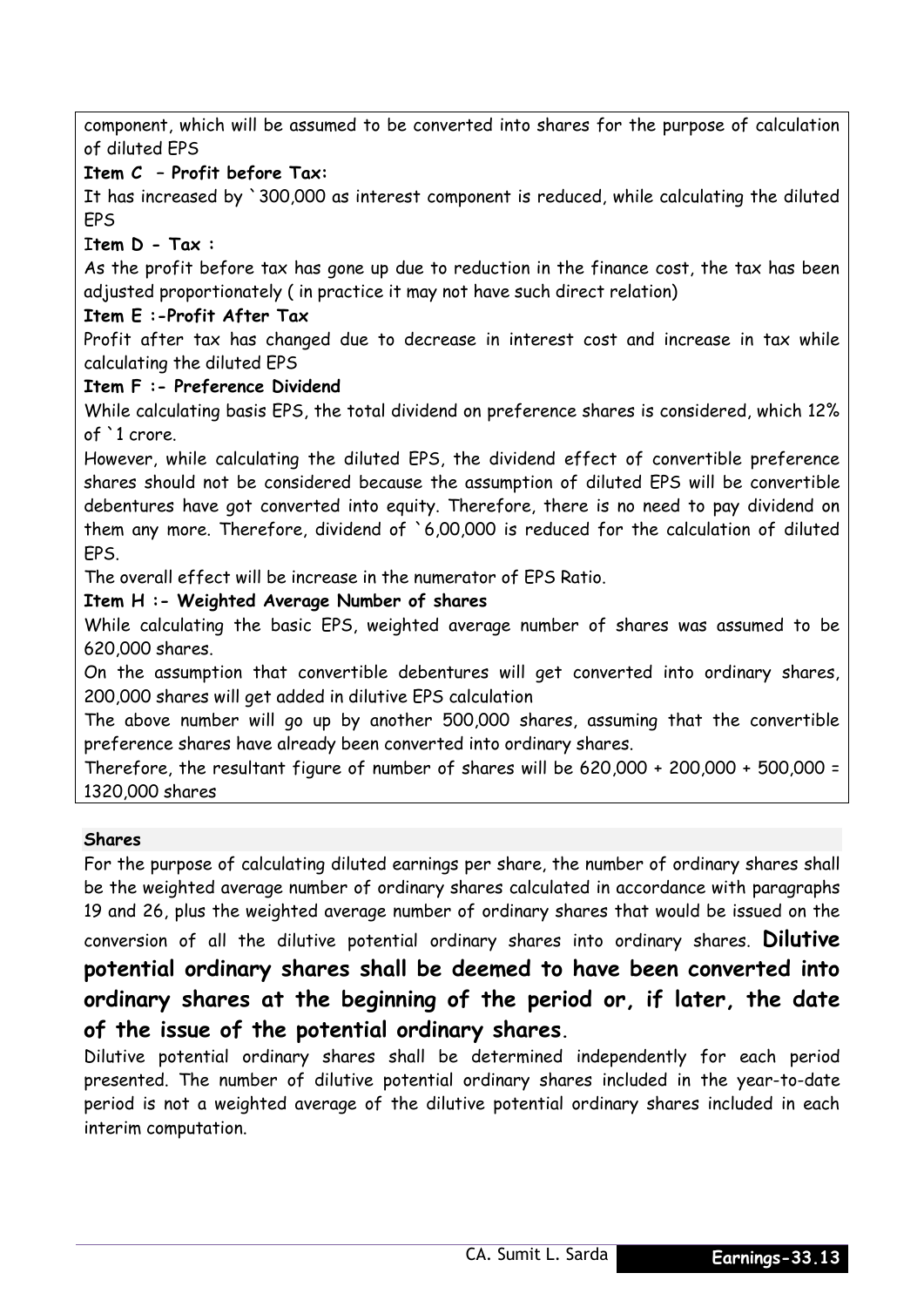## **How to calculate potential shares for instruments issued during the period or lapsed during the period?**

Potential ordinary shares are weighted for the period they are outstanding. Potential ordinary shares that are cancelled or allowed to lapse during the period are included in the calculation of diluted earnings per share only for the portion of the period during which they are outstanding. Potential ordinary shares that are converted into ordinary shares during the period are included in the calculation of diluted earnings per share from the beginning of the period to the date of conversion; from the date of conversion, the resulting ordinary shares are included in both basic and diluted earnings per share.

The number of ordinary shares that would be issued on conversion of dilutive potential ordinary shares is determined from the terms of the potential ordinary shares. When more than one basis of conversion exists, the calculation assumes the most advantageous conversion rate or exercise price from the standpoint of the holder of the potential ordinary shares.

**6. ABC Company wants to calculate diluted EPS for the year 20X5-20X6. The weighted average number of ordinary shares are 5,00,000 as on 31.3.20X6. Company has provided following details about the potential ordinary shares.**

**1. On 1 April 20X1 company has issued convertible preference shares for a period of 10 years. The face value of the share is `10 each and total value of preference share capital is `75,00,000** 

**2. On 1 January 20X3 company has issued convertible debentures having a face value of `10 each for a period of 3 years. The total value of debenture issue is `90,00,000.** 

**After completion of third year the debentures will be converted into equity shares.** 

**3. Company issued convertible preference shares 15th November 20X5, for a period of 5 years, having a face value of `10 and issue value of `60,00,000** 

**Calculate the weighted average number of potential shares.**

**Solution** 

**Situation1 :-**

The potential shares were present on the first day of F.Y. 20X5-20X6 and will remain potential till the last date of F.Y. 20X5-20X6.

Therefore, 7,50,000 will considered as weighted average number for shares.

**Situation 2 : -**

Debentures were for 3 years period. So they will get converted into ordinary shares on 1st January 20X6. i.e. during the year 20X5-20X6.

As per the provisions, Potential ordinary shares are weighted for the period they are outstanding. Potential ordinary shares that are converted into ordinary shares during the period are included in the calculation of diluted earnings per share from the beginning of the period to the date of conversion; from the date of conversion, the resulting ordinary shares are included in both basic and diluted earnings per share

Thus, their status is potential shares for the period from  $1<sup>st</sup>$  April to  $31<sup>st</sup>$  December 20X5. From 1<sup>st</sup> January 20X6 to 31.3.20X6 their status is ordinary shares. Therefore, April to December part will be included in calculation of Diluted EPS

Whereas January to March part will be included in ordinary equity shares

The weighted average number will be calculated as follows

For Diluted EPS = 9,00,000\*275/365 = 6,78,082 shares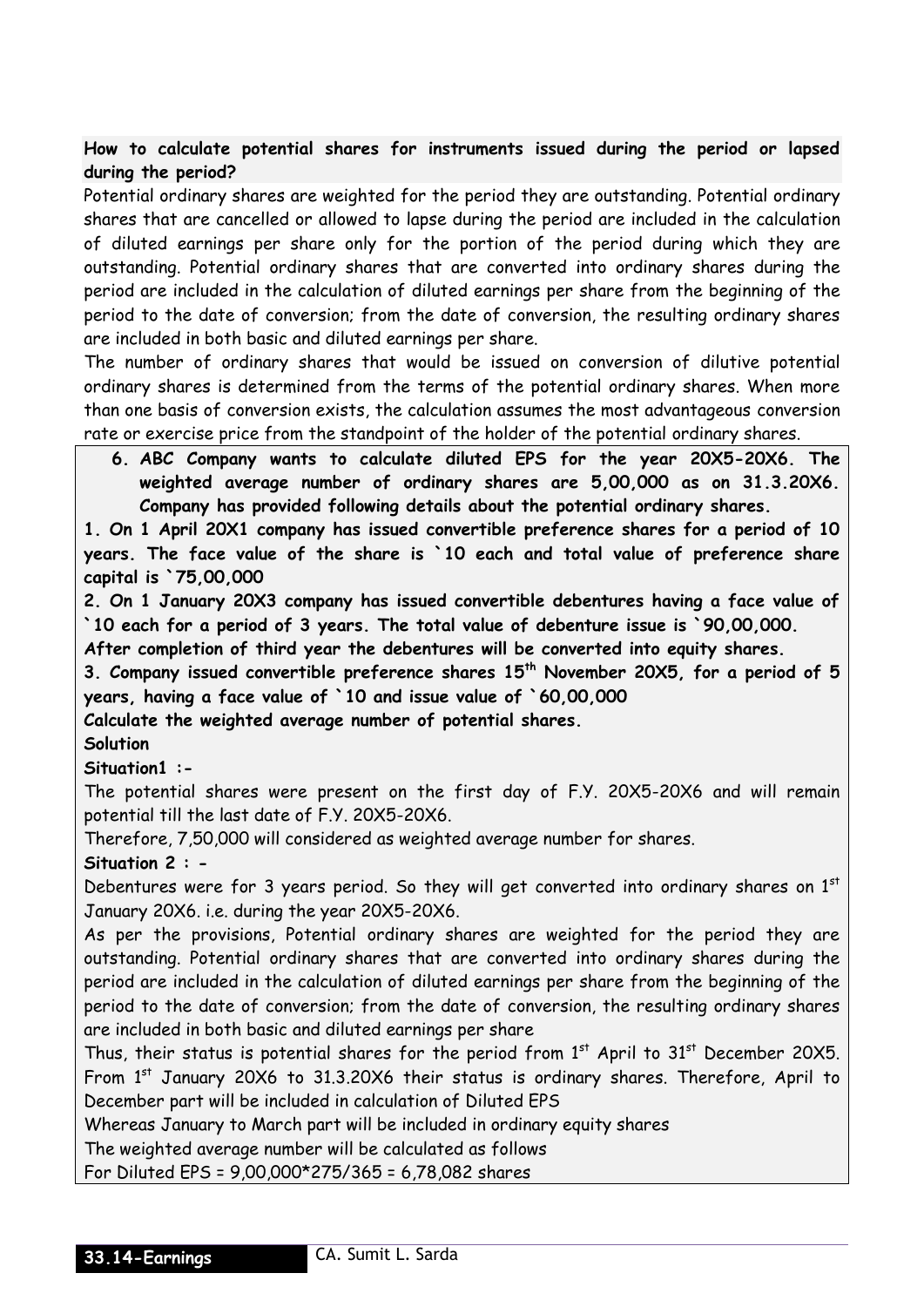### For Basic EPS the calculation will be 9,00,000\*90/365 = 2,21,918 shares.

## **What if such instruments are issued by subsidiary, associate or joint venture?**

A subsidiary, joint venture or associate may issue to parties other than the parent or investors with joint control of, or significant influence over, the investee potential ordinary shares that are convertible into either ordinary share of the subsidiary, joint venture or associate, or ordinary shares of the parent or investors with joint control of, or significant influence (the reporting entity) over, the investee. If these potential ordinary shares of the subsidiary, joint venture or associate have a dilutive effect on the basic earnings per share of the reporting entity, they are included in the calculation of diluted earnings per share.

### **Dilutive potential ordinary shares**

Potential ordinary shares shall be treated as dilutive when, and only when, their conversion to ordinary shares **would decrease earnings per share or increase loss per share from continuing operations.**

An entity uses profit or loss from continuing operations attributable to the parent entity as the control number to establish whether potential ordinary shares are dilutive or anti dilutive. Profit or loss from continuing operations attributable to the parent entity is adjusted in accordance with paragraph 12 and excludes items relating to discontinued operations.

Potential ordinary shares are anti dilutive when their conversion to ordinary shares would increase earnings per share or decrease loss per share from continuing operations. The calculation of diluted earnings per share does not assume conversion, exercise, or other issue of potential ordinary shares that would have an anti dilutive effect on earnings per share.

In determining whether potential ordinary shares are dilutive or anti dilutive, each issue or series of potential ordinary shares is considered separately rather than in aggregate. The sequence in which potential ordinary shares are considered may affect whether they are dilutive. Therefore, to maximise the dilution of basic earnings per share, each issue or series of potential ordinary shares is considered in sequence from the most dilutive to the least dilutive, ie dilutive potential ordinary shares with the lowest ‗earnings per incremental share' are included in the diluted earnings per share calculation before those with some higher earnings per incremental share. **Options and warrants are generally included**

**first** because they do not affect the numerator of the calculation.

### **Example:**

## **Control number**

An entity has profit from continuing operations attributable to the parent entity of `4,800, a loss from discontinued operations attributable to the parent entity of (`7,200), a loss attributable to the parent entity of (`2,400), and 2,000 ordinary shares and 400 potential ordinary shares outstanding. The entity's basic earnings per share is `2.40 for continuing operations, (`3.60) for discontinued operations and (`1.20) for the loss. The 400 potential ordinary shares are included in the diluted earnings per share calculation because the resulting `2.00 earnings per share for continuing operations is dilutive, assuming no profit or loss impact of those 400 potential ordinary shares. Since profit from continuing operations attributable to the parent entity is the control number, the entity also includes those 400 potential ordinary shares in the calculation of the other earnings per share amounts, even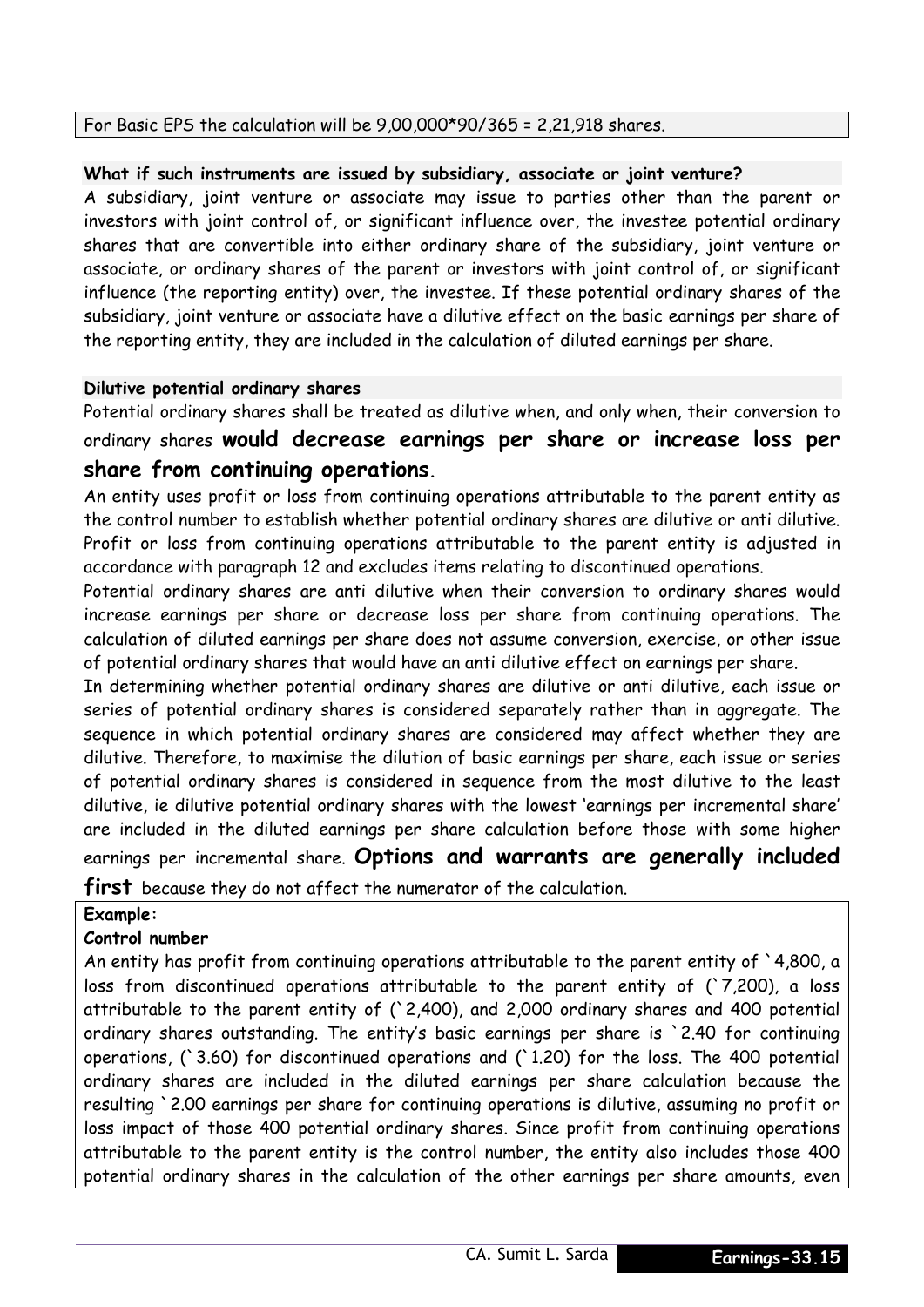though the resulting earnings per share amounts are antidilutive to their comparable basic earnings per share amounts, i.e. the loss per share is less [(`3.00) per share for the loss from discontinued operations and (`1.00) per share for the loss].

### **Options, warrants and their equivalents**

For the purpose of calculating diluted earnings per share, an entity shall assume the exercise of dilutive options and warrants of the entity. The assumed proceeds from these instruments shall be regarded as having been received from the issue of ordinary shares at the average market price of ordinary shares during the period. The difference between the number of ordinary shares issued and the number of ordinary shares that would have been issued at the average market price of ordinary shares during the period shall be treated as an issue of ordinary shares for no consideration**.**

Options and warrants are dilutive when they would result in the issue of ordinary shares for less than the average market price of ordinary shares during the period. The amount of the dilution is the average market price of ordinary shares during the period minus the issue price. Therefore, to calculate diluted earnings per share, potential ordinary shares are treated as consisting of both the following:

- (a) a contract to issue a certain number of the ordinary shares at their average market price during the period. Such ordinary shares are assumed to be fairly priced and to be neither dilutive nor antidilutive. They are ignored in the calculation of diluted earnings per share.
- (b) a contract to issue the remaining ordinary shares for no consideration. Such ordinary shares generate no proceeds and have no effect on profit or loss attributable to ordinary shares outstanding. Therefore, such shares are dilutive and are added to the number of ordinary shares outstanding in the calculation of diluted earnings per share.

Options and warrants have a dilutive effect only when the average market price of ordinary shares during the period exceeds the exercise price of the options or warrants (ie they are 'in the money'). Previously reported earnings per share are not retroactively adjusted to reflect changes in prices of ordinary shares.

For share options and other share-based payment arrangements to which Ind AS 102, Sharebased Payment, applies, the issue price referred to in paragraph 46 and the exercise price referred to in paragraph 47 shall include the fair value (measured in accordance with Ind AS 102) of any goods or services to be supplied to the entity in the future under the share option or other share-based payment arrangement.

Employee share options with fixed or determinable terms and non-vested ordinary shares are treated as options in the calculation of diluted earnings per share, even though they may be contingent on vesting. They are treated as outstanding on the grant date.

Performance-based employee share options are treated as contingently issuable shares because their issue is contingent upon satisfying specified conditions in addition to the passage of time.

### **Example:**

If company issues 100 options to be exercised at  $45$  each after 31<sup>st</sup> March 20X1. The market value of the share on  $15<sup>th</sup>$  April 20X1 is `50 each. In such cases the holder option will be interested in exercising the option because he will get the shares at `45, when the market value outside is `50. He can sell the shares outside and get a profit of `5 each on each share held, i.e.  $100 \times 5 = 500$ .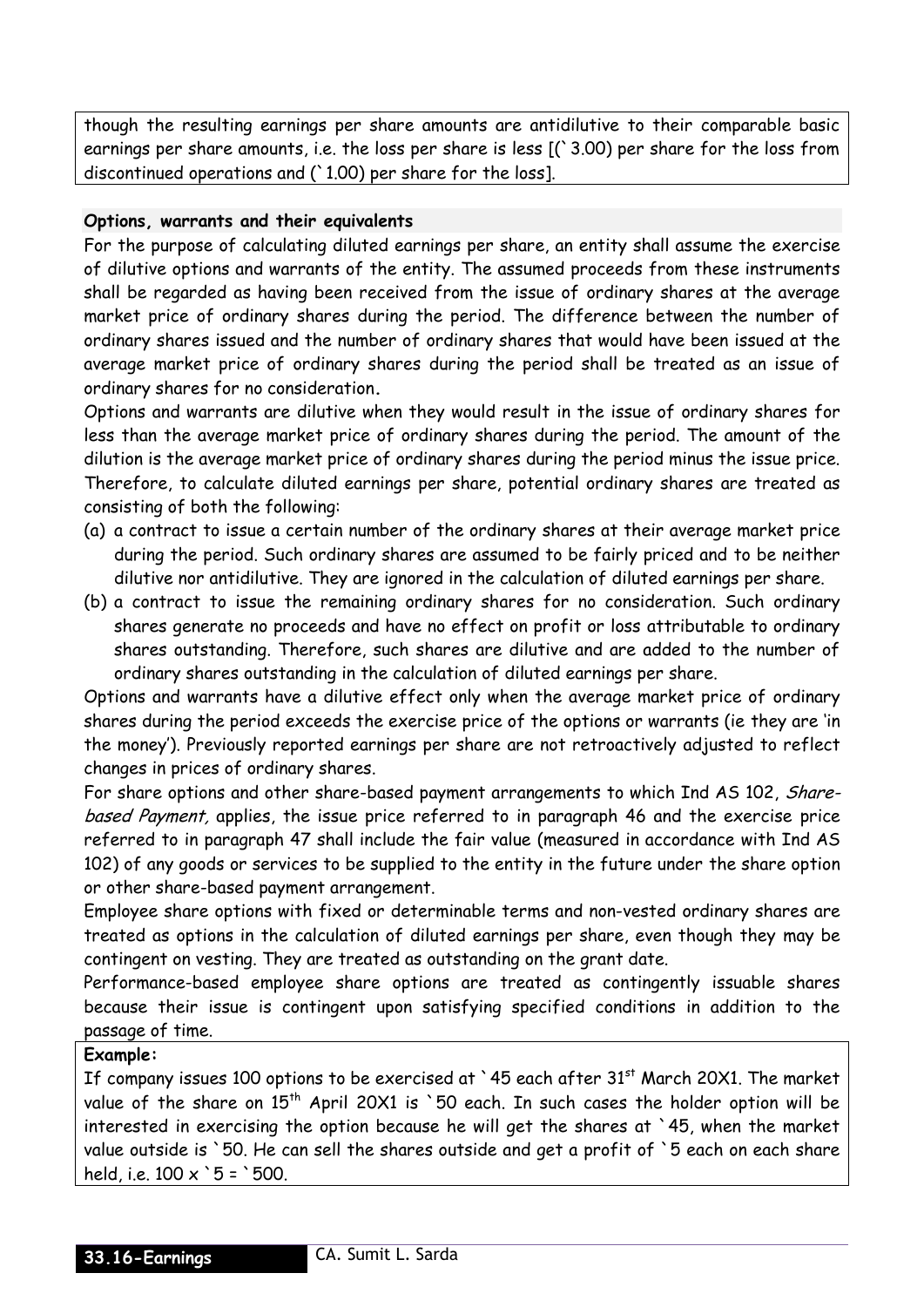On the other hand, assume that the market value of 15<sup>th</sup> April 20X1 is `35 only. In such case the holder of option / warrant will not be interested in exercising the option because it will be a loss making proposal for him.

In first case where the strike price of call option is less than the market value of the share it is termed as "in the money" option whereas in second case when exercise price of call option is more than the market value of the share it is termed as "out of the money: option

## **Situation 1 : In the money (dilutive)**

**7. Company has issued 500 options, with an exercise price of ` 40 each. The average market price of the shares during the period was `50 each. Find out whether the options will be treated as dilutive or not?** 

### **Solution**

Current market price is `50 each. Therefore if the holder wanted to purchase the shares from the market, by paying `20,000 (500x 40), he would have got only 400 shares. However due to the options available he can get 500 shares in the same price. Thus he gets 100 shares more, which will result into dilution

### **Situation 2 : Out of money option**

**8. Company has issued 500 options, with an exercise price of `40 each. The average market price of the shares during the period was `25 each. Find out whether the options will be treated as dilutive or not?** 

### **Solution**

In practice a prudent holder will not exercise this option as it will result in losses. However, as a hypothetical case, for understanding purpose one can assume that holder has exercised the option even if it is out of the money.

The average market price is `25 each. Therefore, if the holder wanted to purchase the shares from the market, by paying `20,000 (500\*40), he would have got 800 shares. However due to the options available he can get 500 shares in the same price. Thus he will get 300 shares less, which will result into anti-dilution

### **Convertible instruments**

The dilutive effect of convertible instruments shall be reflected in diluted earnings per share in accordance with paragraphs 33 and 36.

Convertible preference shares are antidilutive whenever the amount of the dividend on such shares declared in or accumulated for the current period per ordinary share obtainable on conversion exceeds basic earnings per share. Similarly, convertible debt is antidilutive whenever its interest (net of tax and other changes in income or expense) per ordinary share obtainable on conversion exceeds basic earnings per share.

The redemption or induced conversion of convertible preference shares may affect only a portion of the previously outstanding convertible preference shares. In such cases, any excess consideration referred to in paragraph 17 is attributed to those shares that are redeemed or converted for the purpose of determining whether the remaining outstanding preference shares are dilutive. The shares redeemed or converted are considered separately from those shares that are not redeemed or converted.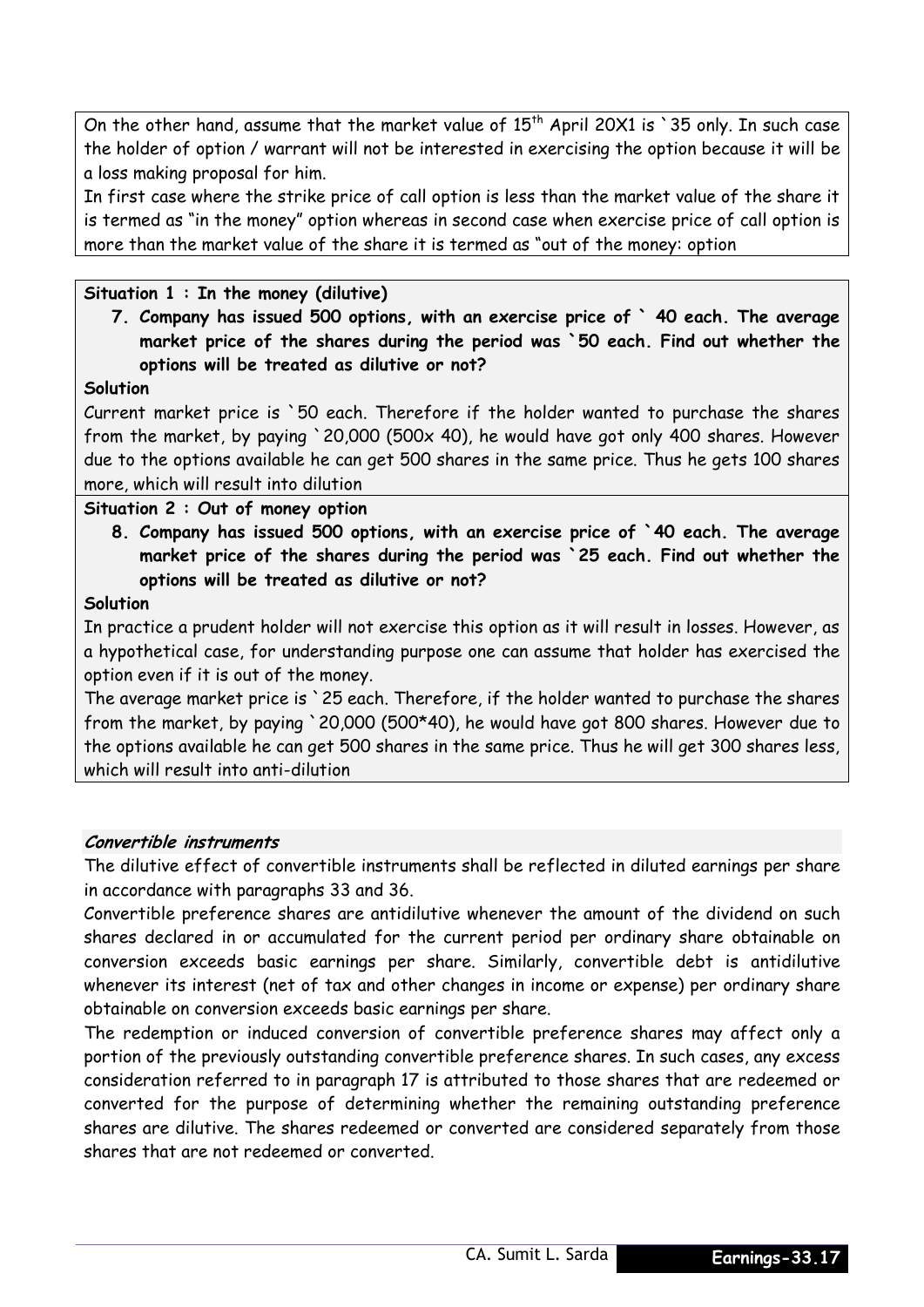### **Contingently issuable shares**

As in the calculation of basic earnings per share, contingently issuable ordinary shares are treated as outstanding and included in the calculation of diluted earnings per share if the conditions are satisfied (ie the events have occurred). Contingently issuable shares are included from the beginning of the period (or from the date of the contingent share agreement, if later). If the conditions are not satisfied, the number of contingently issuable shares included in the diluted earnings per share calculation is based on the number of shares that would be issuable if the end of the period were the end of the contingency period. Restatement is not permitted if the conditions are not met when the contingency period expires.

**9. ABC Company has issued contingently issuable shares on 1st January 20X1. The condition to be satisfied is the average turnover of the company for last three quarters must exceed `100 million. If the condition is satisfied the company will issue the shares within a period of 6 months. The conditions will be effective from the quarter ending 31st March 20X1. Company achieves the said target on ending 31st December 20X1.** 

## **Explain what will be the status of shares while calculating diluted EPS? Solution**

In the above case, company will calculate its average turnover for last 3 quarter, every quarter starting from  $31<sup>st</sup>$  March 20X1.

Average of 3 quarters ending  $31<sup>st</sup>$  March 20X1- Not achieved - Therefore shares will not be included in Basic as well as Diluted for the year 20X0-20X1

Average of 3 guarters ending 30<sup>th</sup> June 20X1, September 20X1- Target not achieved therefore shares will not be considered for calculation of Basic as well as Diluted.

Average of 3 quarters ending on  $31<sup>st</sup>$  of December 20X2-Targeted turnover is achieved. Thus, the contingent condition which was needed to be satisfied for, is satisfied. Therefore, the shares will be considered for calculation of Basic and diluted EPS for the 20X1-20X2. The date that would be considered for calculation of weighted average number of shares will be 31<sup>st</sup> December 20X1. The shares can be issued at any time during 6 months period. Therefore, shares can be issued at any moment of time from the  $1<sup>st</sup>$  January 20X2 to 30<sup>th</sup> June 20X2. In this case, for calculation of weighted average number of shares for years 20X1-20X2, the period that will be considered would be  $1<sup>st</sup>$  January 20X2 to 31 $<sup>st</sup>$  March 20X2. For 20X2-20X3</sup> the period will start from 1<sup>st</sup> April 20X2. After 30th June 20X2, all the share will become ordinary shares (those actually issued) and there will not be any shares for diluted as the date of agreement is over, contingent condition is met

If attainment or maintenance of a specified amount of earnings for a period is the condition for contingent issue and if that amount has been attained at the end of the reporting period but must be maintained beyond the end of the reporting period for an additional period, then the additional ordinary shares are treated as outstanding, if the effect is dilutive, when calculating diluted earnings per share. In that case, the calculation of diluted earnings per share is based on the number of ordinary shares that would be issued if the amount of earnings at the end of the reporting period were the amount of earnings at the end of the contingency period. Because earnings may change in a future period, the calculation of basic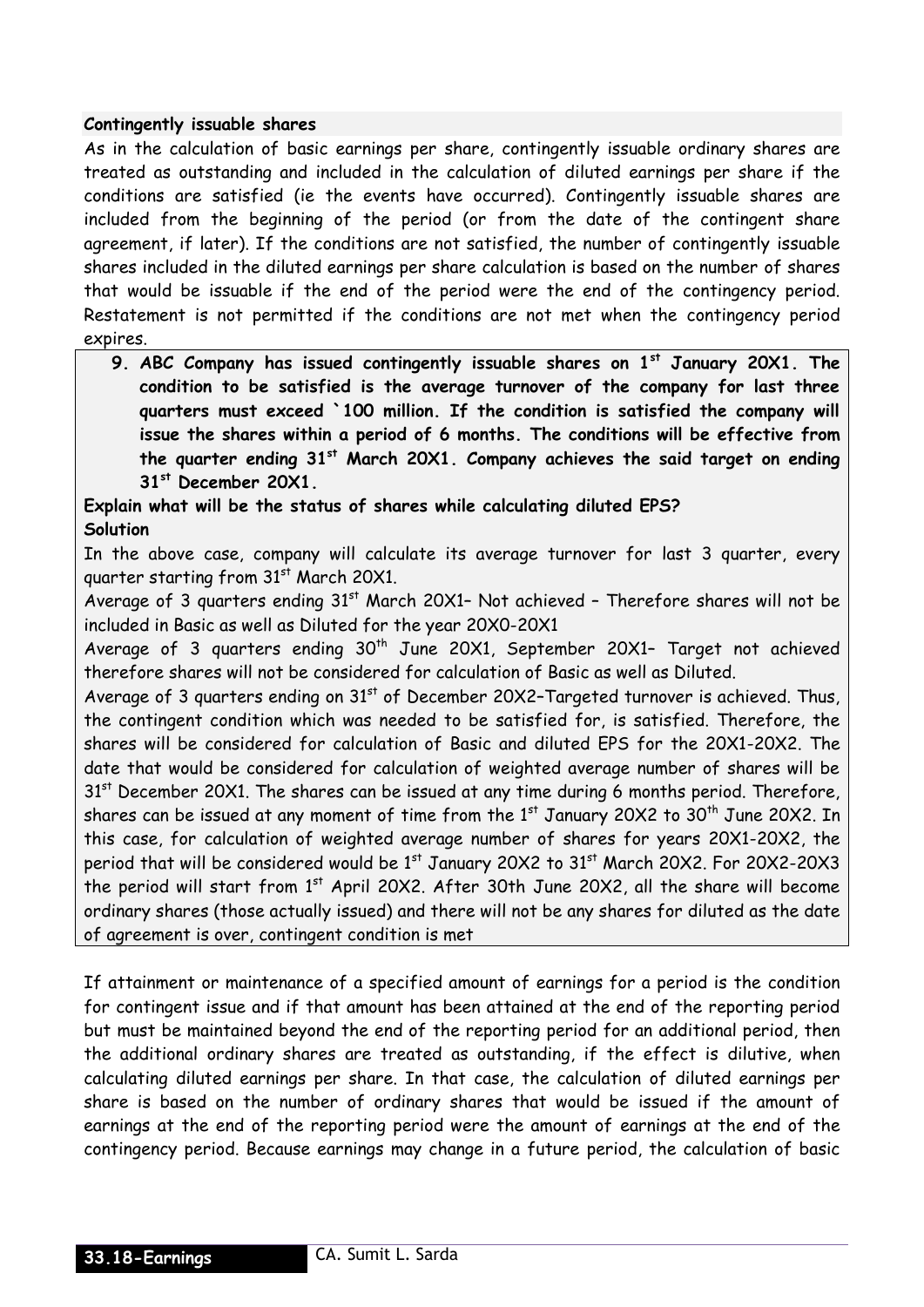earnings per share does not include such contingently issuable ordinary shares until the end of the contingency period because not all necessary conditions have been satisfied.

The number of ordinary shares contingently issuable may depend on the future market price of the ordinary shares. In that case, if the effect is dilutive, the calculation of diluted earnings per share is based on the number of ordinary shares that would be issued if the market price at the end of the reporting period were the market price at the end of the contingency period. If the condition is based on an average of market prices over a period of time that extends beyond the end of the reporting period, the average for the period of time that has lapsed is used. Because the market price may change in a future period, the calculation of basic earnings per share does not include such contingently issuable ordinary shares until the end of the contingency period because not all necessary conditions have been satisfied.

### **Example**

On 1<sup>st</sup> July 20X1, PQR company enters into a contract with its strategic partner ABC co. that 10000 shares of PQR would be issued to ABC Co, when PQR will achieve the net profit

before tax of `1crore and will continue to retain the same profit for minimum of another 1 year. What will be the status of 10,000 shares in calculation of Basic and diluted EPS for various financial years, assuming that company achieves the profit of `90 lacs, `1.2 crores and `1.35 crores in the year 20X1-20X2, 20X2-20X3 and 20X3-20X4 respectively.

Here there is a basic requirement of achievement of profit of `1 crore plus, there is a requirement of continuation of a profit more than `1 crore for 1 more year. Thus as mentioned in above condition, attainment of a condition and continuation of condition is discussed in abovementioned case.

Year 20X1-20X2– The company has not achieved the target, therefore the number of share will not be part of Basic as well as diluted EPS for the years 20X1-20X2

Year 20X2-20X3– The company has achieved the targeted profit of `1crore profit before tax. However, the condition is that it should be continued for 1 more year. Therefore 10,000 shares cannot be considered for basic EPS, as all the conditions needed are not satisfied. But as one of the condition of attainment of basic profit is achieved, it will be considered for calculation of Diluted EPS for the year 20X2-20X3, if the effect is dilutive. Here it will be assumed that the company will get the profit of `1 crore and more next year as well.

Year 20X3-20X4- Company has attained the required profit and also maintained the profit for one more year. Therefore, all the contingent conditions are satisfied. Therefore, the shares will be part of Basic as well as Diluted EPS for year 20X3-20X4.

Years 20X4-20X5 – Assuming that the shares will be actually issued to ABC Co, in 20X4-20X5, the shares will be part of Basic EPS as well as the diluted.

The above provisions are given in the following table

| Year      | Basic           | Dilutes         |
|-----------|-----------------|-----------------|
| 20X1-20X2 | Not Included    | Not Included    |
| 20X2-20X3 | Not Included    | <b>Included</b> |
| 20X3-20X4 | <b>Included</b> | <b>Included</b> |

The number of ordinary shares contingently issuable may depend on future earnings and future prices of the ordinary shares. In such cases, the number of ordinary shares included in the diluted earnings per share calculation is based on both conditions (ie earnings to date and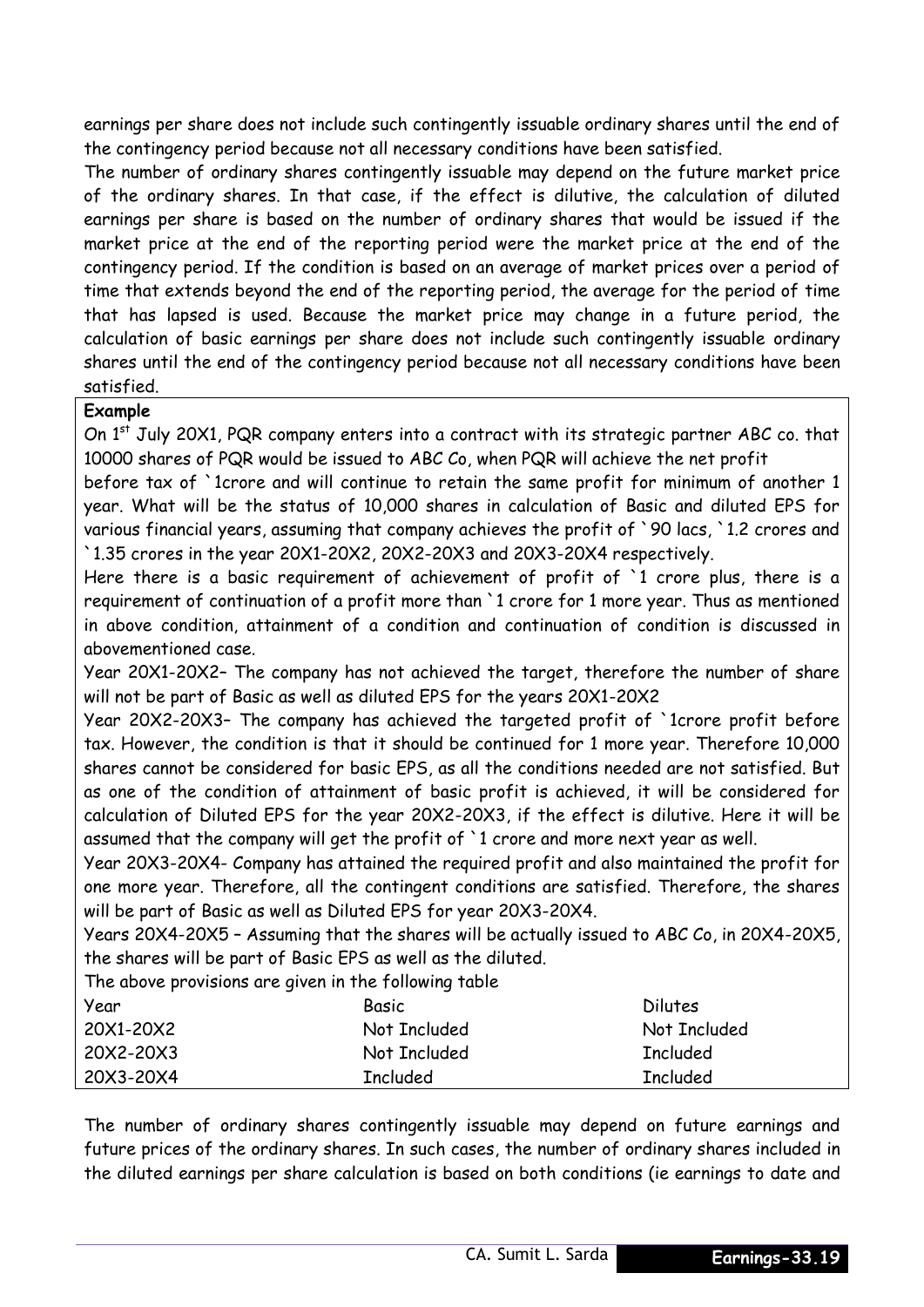the current market price at the end of the reporting period). Contingently issuable ordinary shares are not included in the diluted earnings per share calculation unless both conditions are met.

In other cases, the number of ordinary shares contingently issuable depends on a condition other than earnings or market price (for example, the opening of a specific number of retail stores). In such cases, assuming that the present status of the condition remains unchanged until the end of the contingency period, the contingently issuable ordinary shares are included in the calculation of diluted earnings per share according to the status at the end of the reporting period.

Contingently issuable potential ordinary shares (other than those covered by a contingent share agreement, such as contingently issuable convertible instruments) are included in the diluted earnings per share calculation as follows:

- (a) an entity determines whether the potential ordinary shares may be assumed to be issuable on the basis of the conditions specified for their issue in accordance with the contingent ordinary share provisions in paragraphs 52–56; and
- (b) if those potential ordinary shares should be reflected in diluted earnings per share, an entity determines their impact on the calculation of diluted earnings per share by following the provisions for options and warrants in paragraphs 45–48, the provisions for convertible instruments in paragraphs 49–51, the provisions for contracts that may be settled in ordinary shares or cash in paragraphs 58–61, or other provisions, as appropriate. However, exercise or conversion is not assumed for the purpose of calculating diluted earnings per share unless exercise or conversion of similar outstanding potential ordinary shares that are not contingently issuable is assumed.

### **Example**

Suppose reporting date is  $31<sup>st</sup>$  March. The contingency period is  $30<sup>th</sup>$  October. So company would check whether the situation which is expected to be there at the end of contingency period, i.e. as on 30<sup>th</sup> October exists, on the date of reporting period or not, i.e. on 31<sup>st</sup> March. If the conditions are satisfied already, then the shares will form of diluted EPS. But the conditions are not satisfied then the shares will not be considered for calculation of diluted EPS. After completion of contingency period, the situation will be verified actually and accordingly the shares will form part of basic as well as diluted, if the conditions are satisfied and will not form part of any of the EPS if the conditions are not satisfied. After issue of shares, they lose their status of being contingent and therefore they will form part of only basic EPS.

### **Example**

If company decides, to issue 50,000 convertible preference shares if the market value of the shares exceeds `750 per share. In the current scenario, happening of the event, "exceeding of market value of share" is a contingent event. If that is achieved then company will issue, convertible preference shares. Convertible preference shares are not ordinary shares, but they fall in the category of shares that have potential to get converted into ordinary shares. Thus the provisions of contingent issue and provisions of potential shares, both will apply in such cases

**10. ABC Company appoints CA X as CFO of the company on 1st July 20X1. The company enters into an agreement with CA X that the company would issue 1000**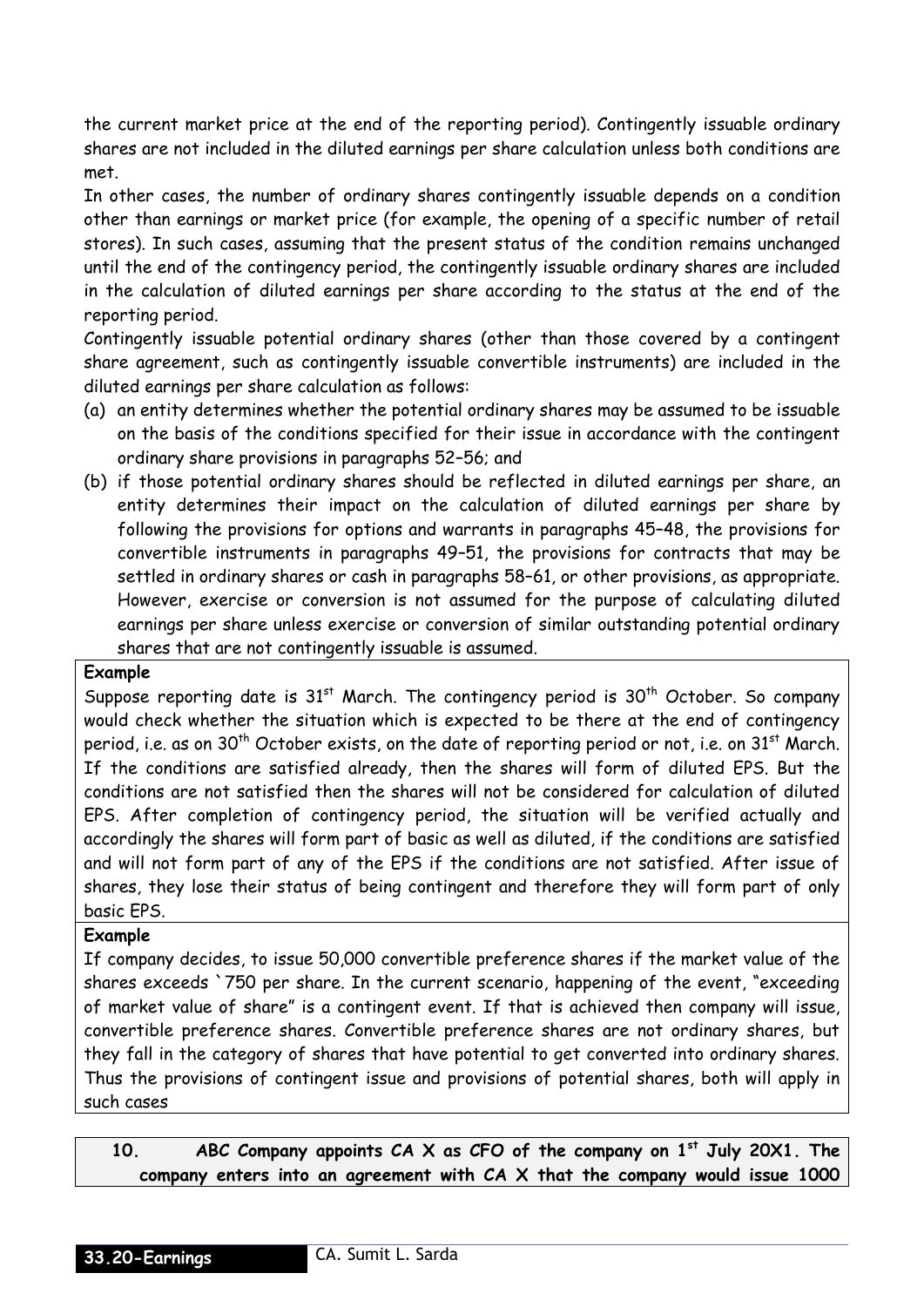**shares to her, if she can achieve the 20% rise in the market value of the share by end of 1 year of her appointment. The current market value of the share is `500 per share.** 

**What will be the status of the shares for calculation of EPS, for the year 20X1-20X2 and 20X2-20X3 assuming the prices of the shares are as follow:**

**On 31st March 20X2– `620** 

**On 30th June 20X2 – `610** 

**What if, the expected market value of the shares is not achieved either on 31st March or 30th June?**

### **Solution**

### **Year 20X1-20X2**

For the year 20X1-20X2- on  $31^{st}$  March 20X2, the period for contingency is not yet over. The condition needs to be satisfied after 1 year after appointment of CFO. Therefore, end of contingency period will be  $30<sup>th</sup>$  June 20X2. But as on the end of reporting date i.e.  $31<sup>st</sup>$  March 20X2, the contingent condition, i.e. increase in the market value of the share by 20% (from `500 to more than `600) is already achieved. Therefore, these shares will be treated as outstanding while calculation of diluted EPS because the provisions say if the effect is dilutive, the calculation of diluted earnings per share is based on the number of ordinary shares that would be issued if the market price at the end of the reporting period were the market price at the end of the contingency period.

The market price at the end of contingent period need to be more than `600. However, that price is already achieved and accordingly the provisions will apply.

However, shall company include the shares in calculation of BASIC EPS as well?

No., since the market price may change in a future period, the calculation of basic earnings per share does not include such contingently issuable ordinary shares until the end of the contingency period because not all necessary conditions have been satisfied. One cannot predict the situation on  $30<sup>th</sup>$  June 20X2. The share prices may go up or may come down also. Therefore, all the conditions can be termed as satisfied and therefore the shares will not be included in diluted EPS.

### **Year 20X2-20X3**

On 30th June 20X2, the prices of the shares are `610 which are already exceeding the contingent condition. Therefore, all the conditions are satisfied as per the contract. Time as well as price of the shares. Therefore, now the shares will be eligible for calculation of Basic as well Diluted EPS. When the shares will be actually issued they will be very much part of ordinary shares, and will form of Basic EPS only and not the diluted EPS. So if the shares are actually issued before the reporting period i.e.  $31<sup>st</sup>$  March 20X3, then the shares will not be treated for diluted EPS in the year 20X2-20X3.

**If the expected market value of the shares is not achieved either on 31st March or 30th June.** 

If the expected market value is not achieved, i.e. if the market value is less than `600, then the conditions for issues of shares are not satisfied and therefore the shares will neither be part of basic nor of diluted EPS for the years 20X1-20X2 as well as year 20X2-20X3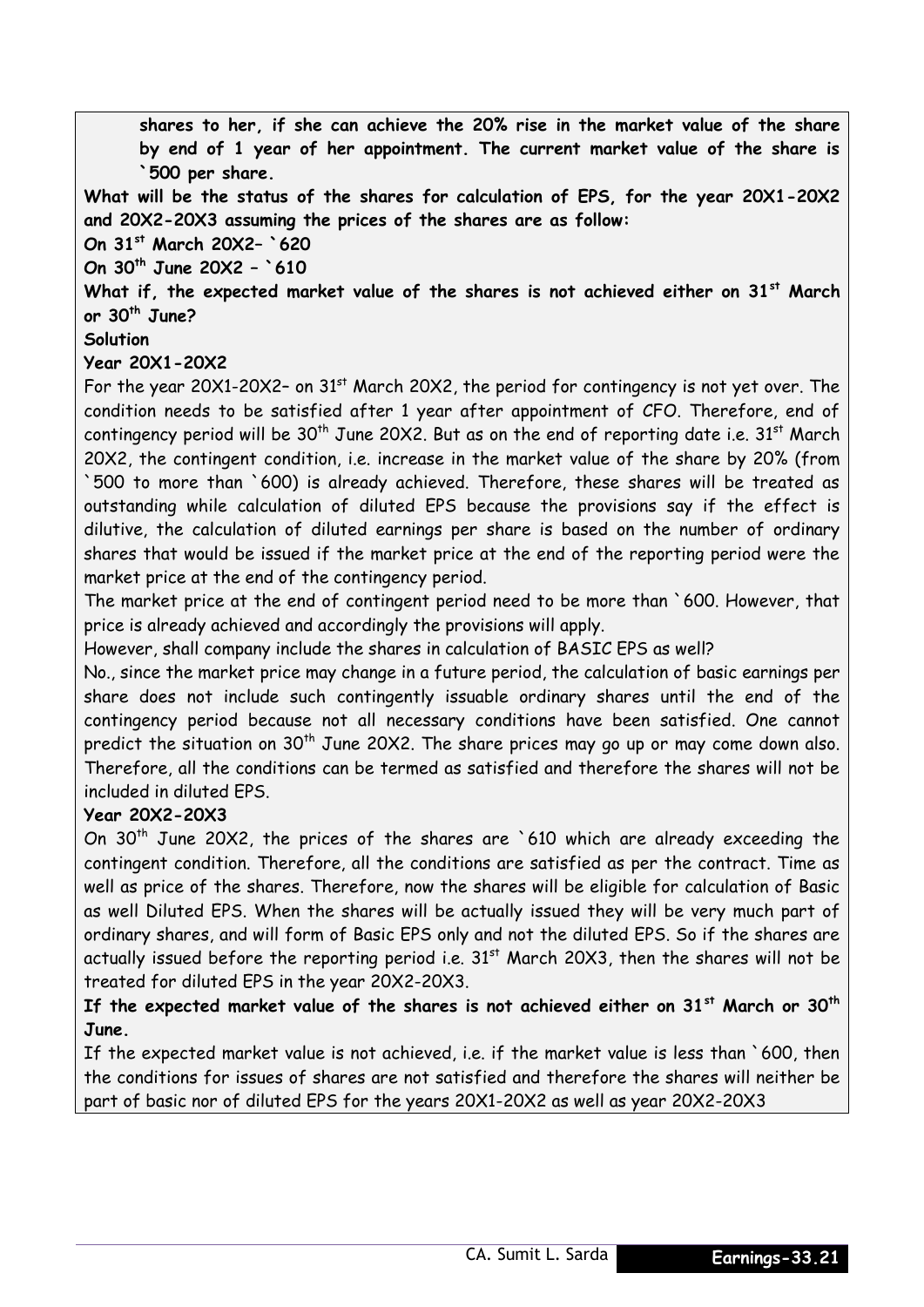### **Contracts that may be settled in ordinary shares or cash**

When an entity has issued a contract that may be settled in ordinary shares or cash at the entity's option, the entity shall **presume that the contract will be settled in ordinary shares**, and the resulting potential ordinary shares shall be included in diluted earnings per share if the effect is dilutive**.**

When such a contract is presented for accounting purposes as an asset or a liability, or has an equity component and a liability component, the entity shall adjust the numerator for any changes in profit or loss that would have resulted during the period if the contract had been classified wholly as an equity instrument. That adjustment is similar to the adjustments required in paragraph 33.

For contracts that may be settled in ordinary shares or cash at the holder's option**, the** 

**more dilutive of cash settlement and share settlement shall be used in calculating diluted earnings per share.**

An example of a contract that may be settled in ordinary shares or cash is a debt instrument that, on maturity, gives the entity the unrestricted right to settle the principal amount in cash or in its own ordinary shares. Another example is a written put option that gives the holder a choice of settling in ordinary shares or cash.

#### **Purchased options**

Contracts such as purchased put options and purchased call options (ie options held by the entity on its own ordinary shares) are **not included** in the calculation of diluted earnings per share because including them would be antidilutive. The put option would be exercised only if the exercise price were higher than the market price and the call option would be exercised only if the exercise price were lower than the market price.

#### **Written put options**

**Contracts that require the entity to repurchase its own shares, such as written put options and forward purchase contracts, are reflected in the calculation of diluted** earnings per share if the effect is dilutive. If these contracts are 'in the money 'during the period (ie the exercise or settlement price is above the average market price for that period), the potential dilutive effect on earnings per share shall be calculated as follows**:**

it shall be assumed that at the beginning of the period sufficient ordinary shares will be issued (at the average market price during the period) to raise proceeds to satisfy the contract

> it shall be assumed that the proceeds from the issue are used to satisfy the contract (ie to buy back ordinary shares); and

> > the incremental ordinary shares (the difference between the number of ordinary shares assumed issued and the number of ordinary shares received from satisfying the contract) shall be included in the calculation of diluted earnings per share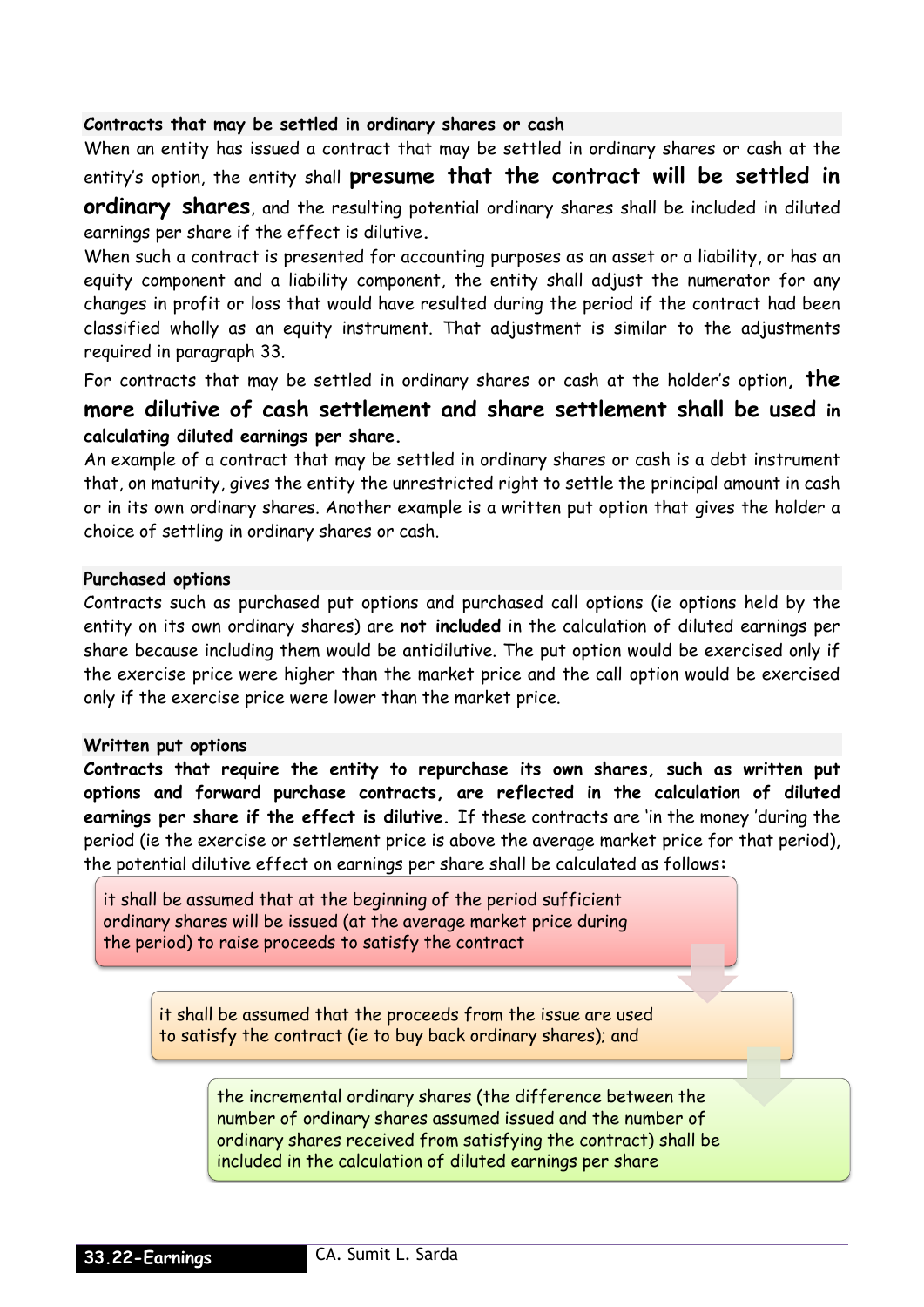### **Example**

An entity has outstanding 120 written put options on its ordinary shares with an exercise price of `35. The average market price of its ordinary shares for the period is `28. In calculating diluted earnings per share, the entity assumes that it issued 150 shares at `28 per share at the beginning of the period to satisfy its put obligation of `4,200. The difference between the 150 ordinary shares issued and the 120 ordinary shares received from satisfying the put option (30 incremental ordinary shares) is added to the denominator in calculating diluted earnings per share

### **Retrospective adjustments**

If the number of ordinary or potential ordinary shares outstanding increases as a result of a capitalization, bonus issue or share split, or decreases as a result of a reverse share split, the calculation of basic and diluted earnings per share for all periods presented shall be **adjusted retrospectively.** If these changes occur after the reporting period but before the financial statements are approved for issue, the per share calculations for those and any prior period financial statements presented shall be based on the new number of shares. The fact that per share calculations reflect such changes in the number of shares shall be disclosed. In addition, basic and diluted earnings per share of all periods presented shall be adjusted for the effects of errors and adjustments resulting from changes in accounting policies accounted for retrospectively.

An entity does not restate diluted earnings per share of any prior period presented for changes in the assumptions used in earnings per share calculations or for the conversion of potential ordinary shares into ordinary shares.

### **Example**

Assume that there is a bonus issue in the F.Y. 20X1-20X2. Now the problem is the comparative EPS of 20X0-20X1 is based on the number of shares before issue of bonus Shares whereas the EPS of 20X1-20X2 will be based on number of shares after bonus shares. Obviously it will not be comparable. Therefore, Ind AS 33 says, that if there is increase or decrease in the number of shares due to capitalisation, then basic and diluted EPS will be adjusted for all the periods presented retrospectively. Thus EPS of 20X0-20X1 will also be adjusted as per the new number of shares after issue of bonus shares and accordingly the fact will be disclosed

### **Example**

Assume the bonus issue was effective on  $15<sup>th</sup>$  April 20X2 whereas the financial statements are approved on  $30<sup>th</sup>$  April 20X2. Thus issue is considered as the event after reporting period as per the IND AS 10. Now the problem is as on  $31<sup>st</sup>$  March 20X2 the company was having the old number of shares. But when the financial statements will be circulated, company has evidence that the bonus shares were issued. So shall company calculate EPS based on old number of shares as on  $31^{st}$  March 20X2, or shall it calculate on the basis on new number of shares, when the accounts are approved?

As per IND AS 33, if the capitalisation happens after the reporting period but before the approval of financial statements, then company should take into consideration the number of shares after issue of bonus shares.

### **Presentation**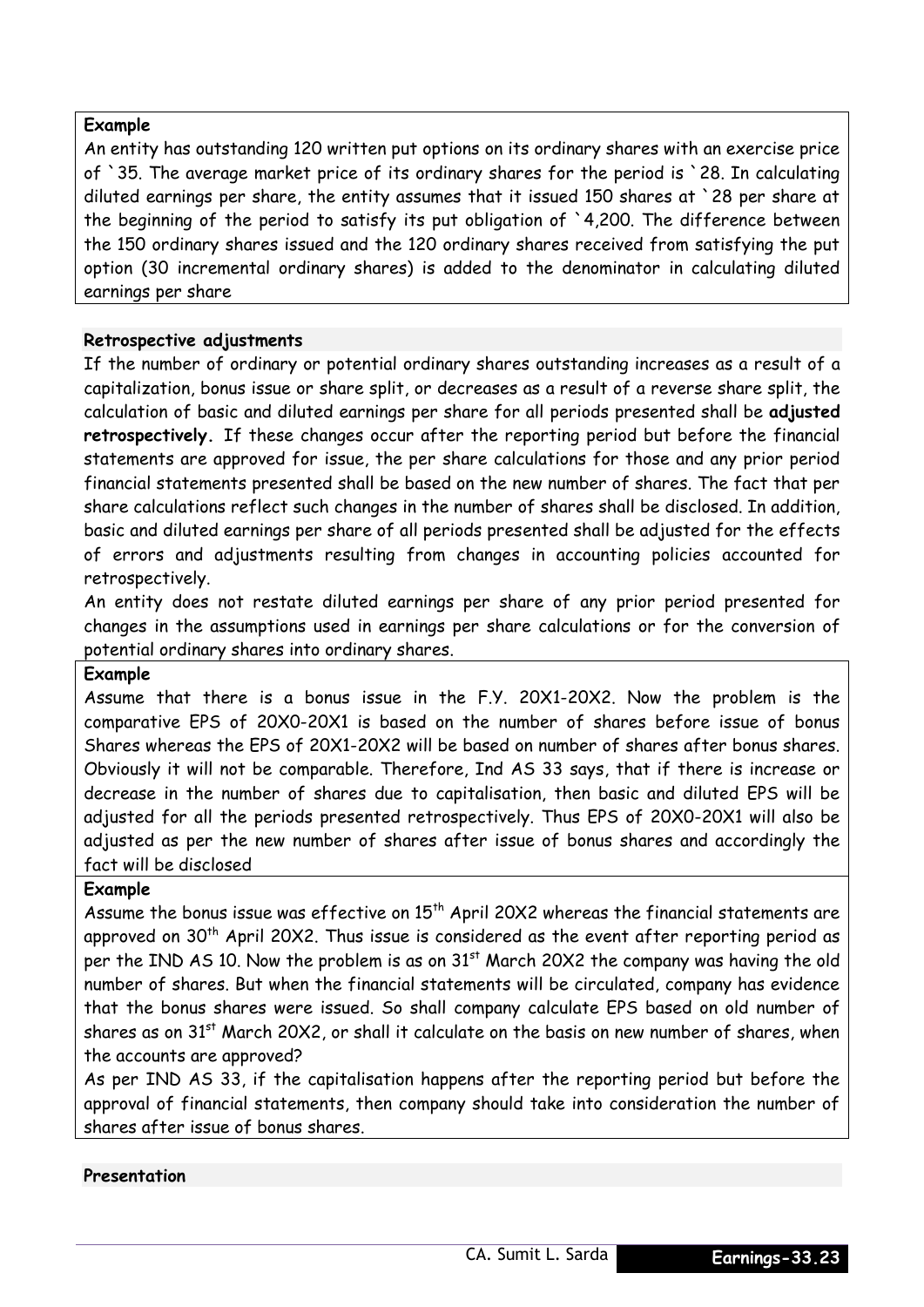An entity shall present in the statement of profit and loss basic and diluted earnings per share for profit or loss from continuing operations attributable to the ordinary equity holders of the parent entity and for profit or loss attributable to the ordinary equity holders of the parent entity for the period for each class of ordinary shares that has a different right to share in profit for the period. An entity shall present basic and diluted earnings per share with equal prominence for all periods presented.

Earnings per share is presented for every period for which a statement of profit and loss is presented. If diluted earnings per share is reported for at least one period, it shall be reported for all periods presented, even if it equals basic earnings per share. If basic and diluted earnings per share are equal, dual presentation can be accomplished in one line in the statement of profit and loss.

An entity that reports a discontinued operation shall disclose the basic and diluted amounts per share for the discontinued operation either in the statement of profit and loss or in the notes.

An entity shall present basic and diluted earnings per share, even if the amounts are negative (ie a loss per share).

### **Disclosure**

An entity shall disclose the following:

- (a) the amounts used as the numerators in calculating basic and diluted earnings per share, and a reconciliation of those amounts to profit or loss attributable to the parent entity for the period. The reconciliation shall include the individual effect of each class of instruments that affects earnings per share.
- (b) the weighted average number of ordinary shares used as the denominator in calculating basic and diluted earnings per share, and a reconciliation of these denominators to each other. The reconciliation shall include the individual effect of each class of instruments that affects earnings per share.
- (c) instruments (including contingently issuable shares) that could potentially dilute basic earnings per share in the future, but were not included in the calculation of diluted earnings per share because they are antidilutive for the period(s) presented.
- (d) a description of ordinary share transactions or potential ordinary share transactions, other than those accounted for in accordance with paragraph64, that occur after the reporting period and that would have changed significantly the number of ordinary shares or potential ordinary shares outstanding at the end of the period if those transactions had occurred before the end of the reporting period.

Examples of transactions include:

- (a) an issue of shares for cash;
- (b) an issue of shares when the proceeds are used to repay debt or preference shares outstanding at the end of the reporting period;
- (c) the redemption of ordinary shares outstanding;
- (d) the conversion or exercise of potential ordinary shares outstanding at the end of the reporting period into ordinary shares;
- (e) an issue of options, warrants, or convertible instruments; and
- (f) the achievement of conditions that would result in the issue of contingently issuable shares. Earnings per share amounts are not adjusted for such transactions occurring after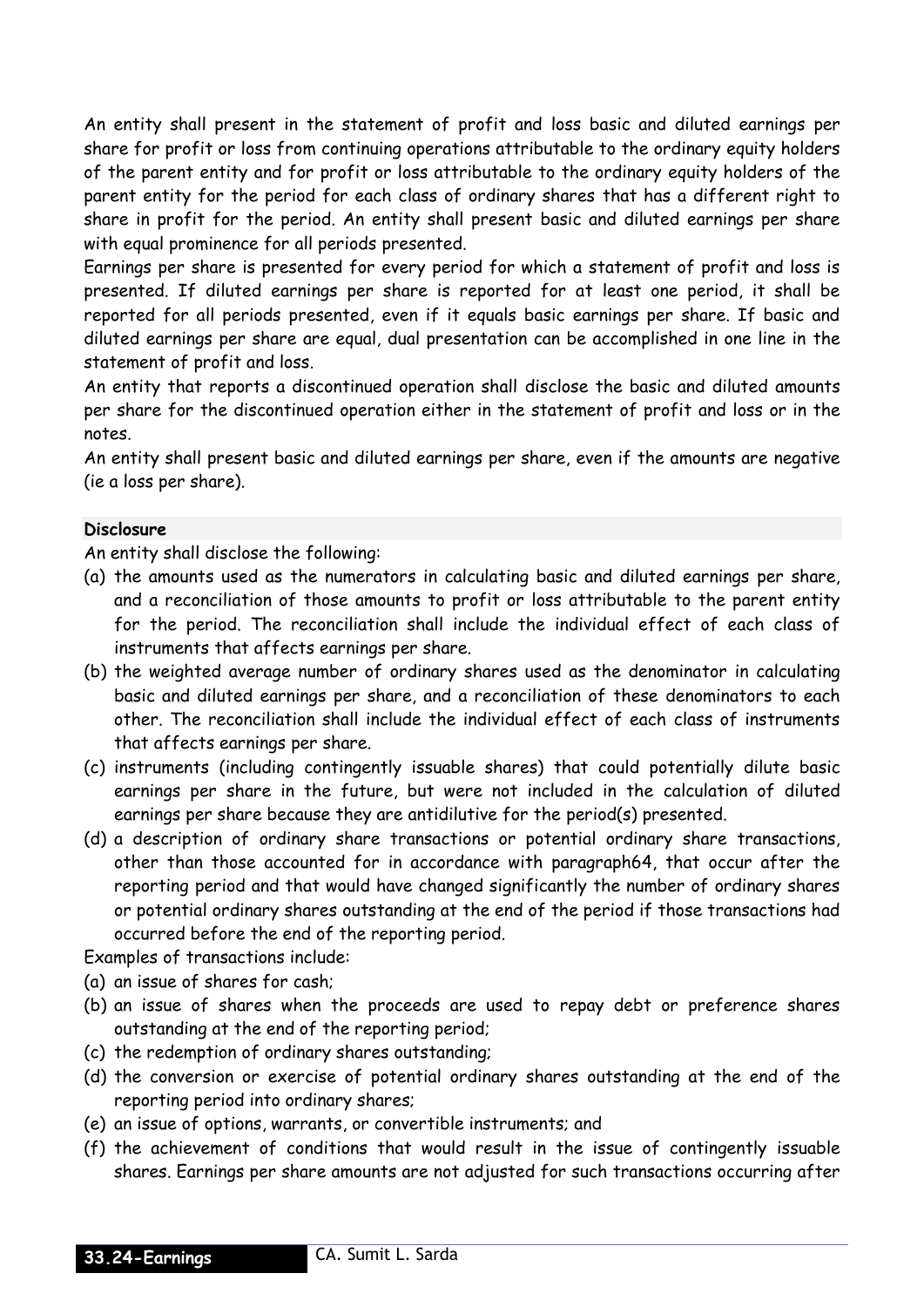the reporting period because such transactions do not affect the amount of capital used to produce profit or loss for the period.

Financial instruments and other contracts generating potential ordinary shares may incorporate terms and conditions that affect the measurement of basic and diluted earnings per share. These terms and conditions may determine whether any potential ordinary shares are dilutive and, if so, the effect on the weighted average number of shares outstanding and any consequent adjustments to profit or loss attributable to ordinary equity holders. The disclosure of the terms and conditions of such financial instruments and other contracts is encouraged, if not otherwise required (see Ind AS 107, Financial Instruments: Disclosures).

If an entity discloses, in addition to basic and diluted earnings per share, amounts per share using a reported component of the statement of profit and loss other than one required by this Standard, such amounts shall be calculated using the weighted average number of ordinary shares determined in accordance with this Standard. Basic and diluted amounts per share relating to such a component shall be disclosed with equal prominence and presented in the notes. An entity shall indicate the basis on which the numerator(s) is (are) determined, including whether amounts per share are before tax or after tax. If a component of the statement of profit and loss is used that is not reported as a line item in the statement of profit and loss, a reconciliation shall be provided between the component used and a line item that is reported in the statement of profit and loss.

## **Application guidance**

### **Profit or loss attributable to the parent entity**

For the purpose of calculating earnings per share based on the consolidated financial statements, profit or loss attributable to the parent entity refers to profit or loss of the consolidated entity after adjusting for non-controlling interests.

### **Rights issues**

The issue of ordinary shares at the time of exercise or conversion of potential ordinary shares does not usually give rise to a bonus element. This is because the potential ordinary shares are usually issued for fair value, resulting in a proportionate change in the resources available to the entity. In a rights issue, however, the exercise price is often less than the fair value of the shares. Therefore, as noted in paragraph 27(b), such a rights issue includes a bonus element. If a rights issue is offered to all existing shareholders, the number of ordinary shares to be used in calculating basic and diluted earnings per share for all periods before the rights issue is the number of ordinary shares outstanding before the issue, multiplied by the following factor:

## Fair value per share immediately before the exercise of rights

Theoretical ex-rights fair value per share

The theoretical ex-rights fair value per share is calculated by adding the aggregate fair value of the shares immediately before the exercise of the rights to the proceeds from the exercise of the rights, and dividing by the number of shares outstanding after the exercise of the rights. Where the rights are to be publicly traded separately from the shares before the exercise date, fair value is measured at the close of the last day on which the shares are traded together with the rights.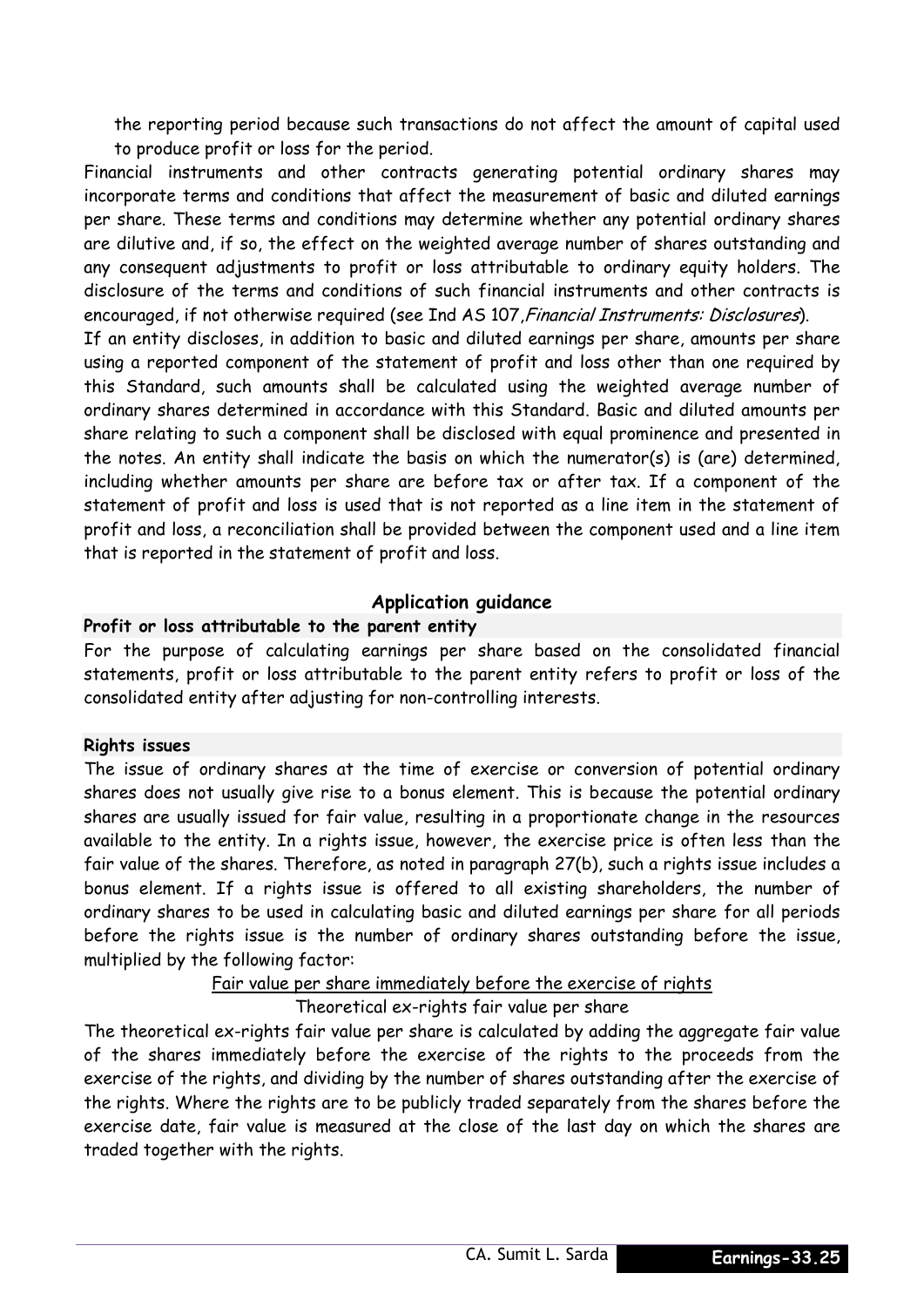### **Control number**

Assume that an entity has profit from continuing operations attributable to the parent entity of Rs. 4,800, a loss from discontinued operations attributable to the parent entity of(Rs. 7,200), a loss attributable to the parent entity of (Rs. 2,400), and 2,000 ordinary shares and 400 potential ordinary shares outstanding. The entity's basic earnings per share is Rs. 2.40 for continuing operations, (Rs. 3.60) for discontinued operations and(Rs. 1.20) for the loss. The 400 potential ordinary shares are included in the diluted earnings per share calculation because the resulting Rs. 2.00 earnings per share for continuing operations is dilutive, assuming no profit or loss impact of those 400 potential ordinary shares. Because profit from continuing operations attributable to the parent entity is the control number, the entity also includes those 400 potential ordinary shares in the calculation of the other earnings per share amounts, even though the resulting earnings per share amounts are antidilutive to their comparable basic earnings per share amounts, ie the loss per share is less [(Rs. 3.00) per share for the loss from discontinued operations and (Rs.1.00) per share for the loss].

### **Average market price of ordinary shares**

For the purpose of calculating diluted earnings per share, the average market price of ordinary shares assumed to be issued is calculated on the basis of the average market price of the ordinary shares during the period. Theoretically, every market transaction for an entity's ordinary shares could be included in the determination of the average market price. As a practical matter, however, a simple average of weekly or monthly prices is usually adequate.

Generally, closing market prices are adequate for calculating the average market price. When prices fluctuate widely, however, an average of the high and low prices usually produces a more representative price. The method used to calculate the average market price is used consistently unless it is no longer representative because of changed conditions. For example, an entity that uses closing market prices to calculate the average market price for several years of relatively stable prices might change to an average of high and low prices if prices start fluctuating greatly and the closing market prices no longer produce a representative average price.

### **Options, warrants and their equivalents**

Options or warrants to purchase convertible instruments are assumed to be exercised to purchase the convertible instrument whenever the average prices of both the convertible instrument and the ordinary shares obtainable upon conversion are above the exercise price of the options or warrants. However, exercise is not assumed unless conversion of similar outstanding convertible instruments, if any, is also assumed.

Options or warrants may permit or require the tendering of debt or other instruments of the entity (or its parent or a subsidiary) in payment of all or a portion of the exercise price. In the calculation of diluted earnings per share, those options or warrants have a dilutive effect if

- (a) the average market price of the related ordinary shares for the period exceeds the exercise price or
- (b) the selling price of the instrument to be tendered is below that at which the instrument may be tendered under the option or warrant agreement and the resulting discount establishes an effective exercise price below the market price of the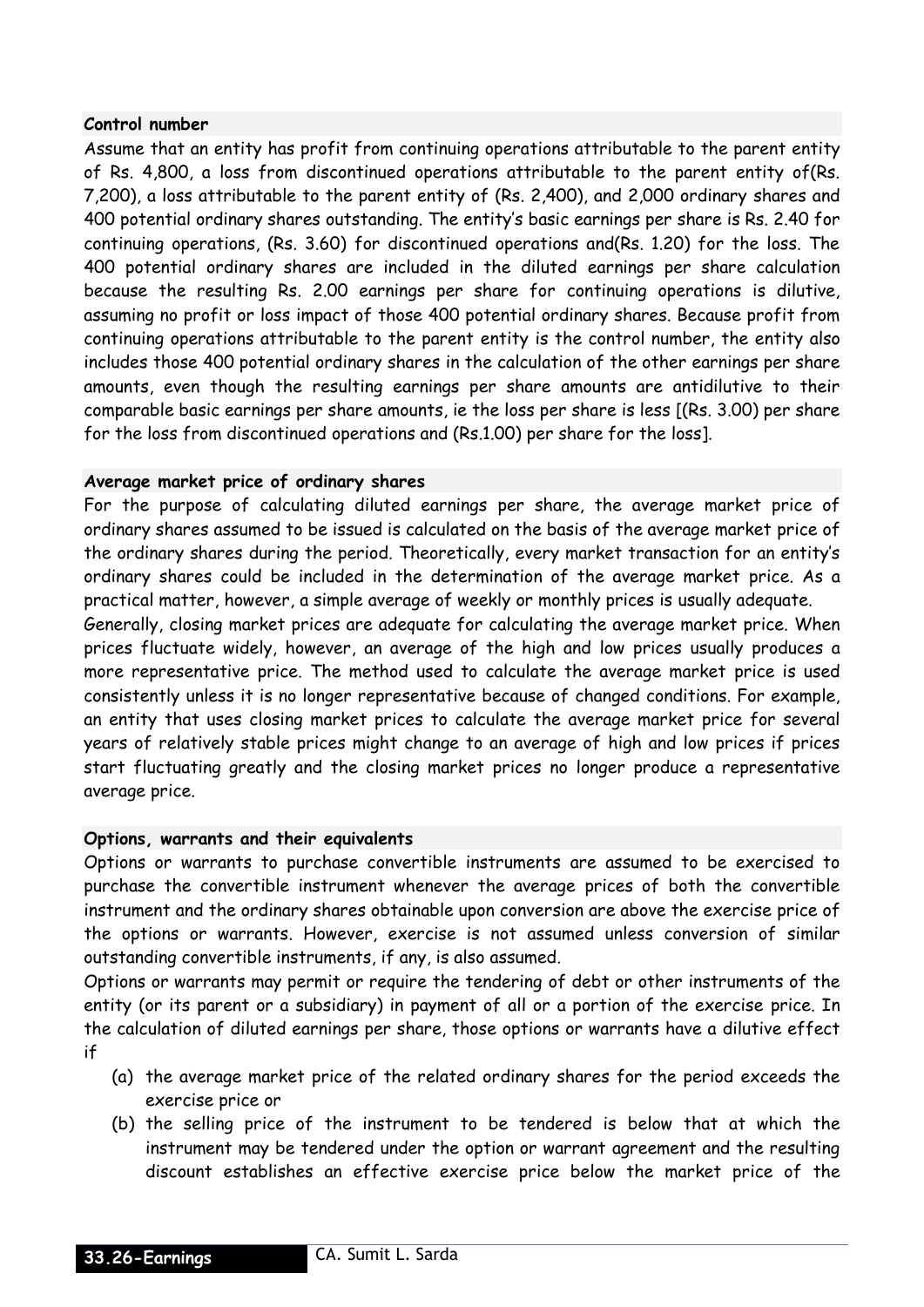ordinary shares obtainable upon exercise. In the calculation of diluted earnings per share, those options or warrants are assumed to be exercised and the debt or other instruments are assumed to be tendered. If tendering cash is more advantageous to the option or warrant holder and the contract permits tendering cash, tendering of cash is assumed. Interest (net of tax) on any debt assumed to be tendered is added back as an adjustment to the numerator.

Similar treatment is given to preference shares that have similar provisions or to other instruments that have conversion options that permit the investor to pay cash for a more favorable conversion rate.

The underlying terms of certain options or warrants may require the proceeds received from the exercise of those instruments to be applied to redeem debt or other instruments of the entity (or its parent or a subsidiary). In the calculation of diluted earnings per share, those options or warrants are assumed to be exercised and the proceeds applied to purchase the debt at its average market price rather than to purchase ordinary shares. However, the excess proceeds received from the assumed exercise over the amount used for the assumed purchase of debt are considered (ie assumed to be used to buy back ordinary shares) in the diluted earnings per share calculation. Interest (net of tax) on any debt assumed to be purchased is added back as an adjustment to the numerator.

### **Written put options**

To illustrate the application of paragraph 63, assume that an entity has outstanding 120 written put options on its ordinary shares with an exercise price of Rs. 35. The average market price of its ordinary shares for the period is Rs. 28. In calculating diluted earnings per share, the entity assumes that it issued 150 shares at Rs. 28 per share at the beginning of the period to satisfy its put obligation of Rs. 4,200. The difference between the 150ordinary shares issued and the 120 ordinary shares received from satisfying the put option(30 incremental ordinary shares) is added to the denominator in calculating diluted earnings per share.

### **Instruments of subsidiaries, joint ventures or associates**

Potential ordinary shares of a subsidiary, joint venture or associate convertible into either ordinary shares of the subsidiary, joint venture or associate, or ordinary shares of the parent or investors with joint control of, or significant influence (the reporting entity)over, the investee are included in the calculation of diluted earnings per share as follows:

- (a) instruments issued by a subsidiary, joint venture or associate that enable their holders to obtain ordinary shares of the subsidiary, joint venture or associate are included in calculating the diluted earnings per share data of the subsidiary, joint venture or associate. Those earnings per share are then included in the reporting entity's earnings per share calculations based on the reporting entity's holding of the instruments of the subsidiary, joint venture or associate.
- (b) instruments of a subsidiary, joint venture or associate that are convertible into the reporting entity's ordinary shares are considered among the potential ordinary shares of the reporting entity for the purpose of calculating diluted earnings per share. Likewise, options or warrants issued by a subsidiary, joint venture or associate to purchase ordinary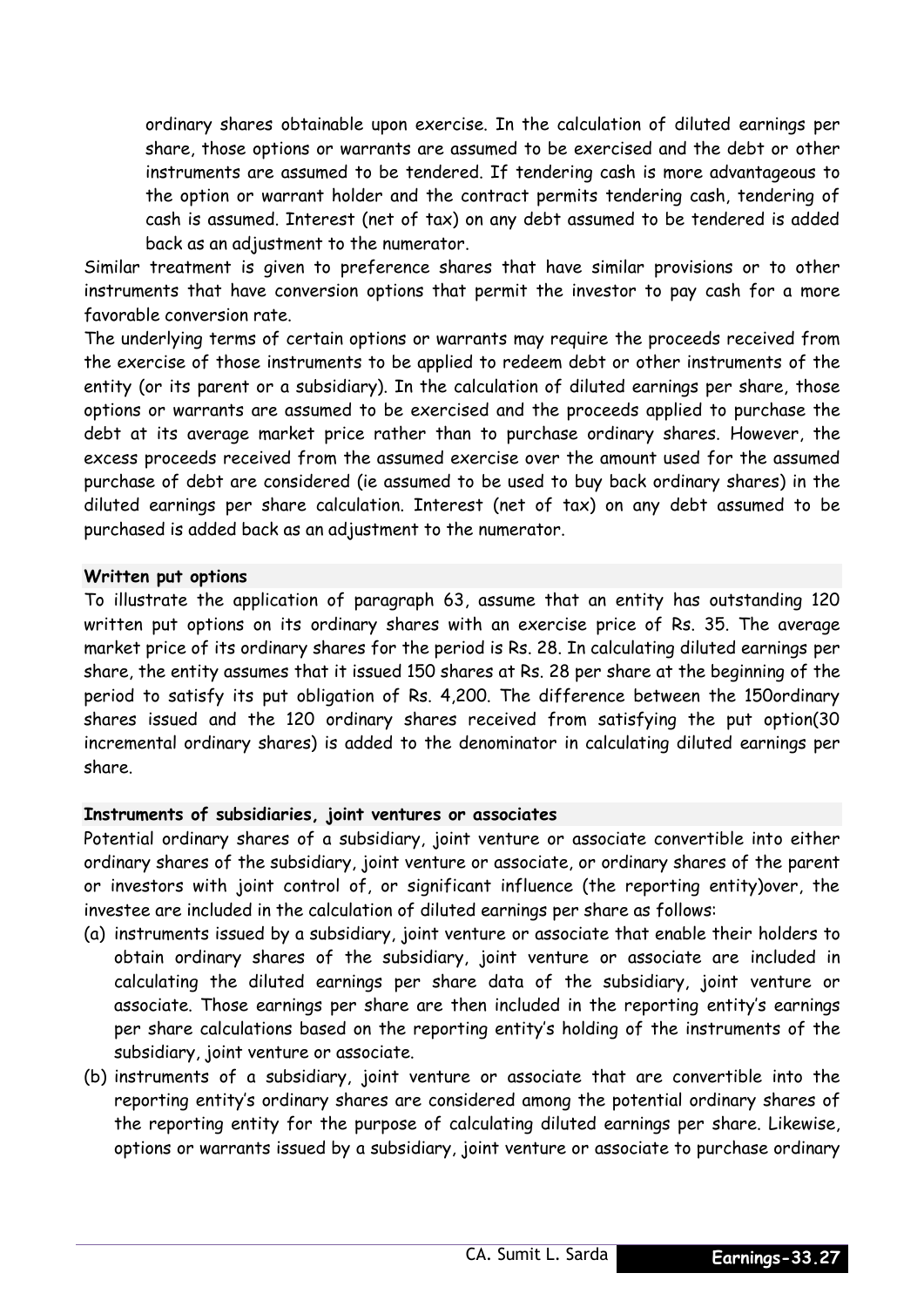shares of the reporting entity are considered among the potential ordinary shares of the reporting entity in the calculation of consolidated diluted earnings per share.

For the purpose of determining the earnings per share effect of instruments issued by a reporting entity that are convertible into ordinary shares of a subsidiary, joint venture or associate, the instruments are assumed to be converted and the numerator (profit or loss attributable to ordinary equity holders of the parent entity) adjusted as necessary

In addition to those adjustments, the numerator is adjusted for any change in the profit or loss recorded by the reporting entity (such as dividend income or equity method income) that is attributable to the increase in the number of ordinary shares of the subsidiary, join venture or associate outstanding as a result of the assumed conversion. The denominator of the diluted earnings per share calculation is not affected because the number of ordinary shares of the reporting entity outstanding would not change upon assumed conversion.

### **Participating equity instruments and two-class ordinary shares**

The equity of some entities includes:

(a) instruments that participate in dividends with ordinary shares according to a predetermined formula (for example, two for one) with, at times, an upper limit on the extent of participation (for example, up to, but not beyond, a specified amount per share).

(b) a class of ordinary shares with a different dividend rate from that of another class of ordinary shares but without prior or senior rights.

For the purpose of calculating diluted earnings per share, conversion is assumed for those instruments described in paragraph A13 that are convertible into ordinary shares if the effect is dilutive. For those instruments that are not convertible into a class of ordinary shares, profit or loss for the period is allocated to the different classes of shares and participating equity instruments in accordance with their dividend rights or other rights to participate in undistributed earnings. To calculate basic and diluted earnings per share:

- (a) profit or loss attributable to ordinary equity holders of the parent entity is adjusted(a profit reduced and a loss increased) by the amount of dividends declared in the period for each class of shares and by the contractual amount of dividends (or interest on participating bonds) that must be paid for the period (for example, unpaid cumulative dividends).
- (b) the remaining profit or loss is allocated to ordinary shares and participating equity instruments to the extent that each instrument shares in earnings as if all of the profit or loss for the period had been distributed. The total profit or loss allocated to each class of equity instrument is determined by adding together the amount allocated for dividends and the amount allocated for a participation feature.
- (c) the total amount of profit or loss allocated to each class of equity instrument is divided by the number of outstanding instruments to which the earnings are allocated to determine the earnings per share for the instrument.

For the calculation of diluted earnings per share, all potential ordinary shares assumed to have been issued are included in outstanding ordinary shares.

#### **Partly paid shares**